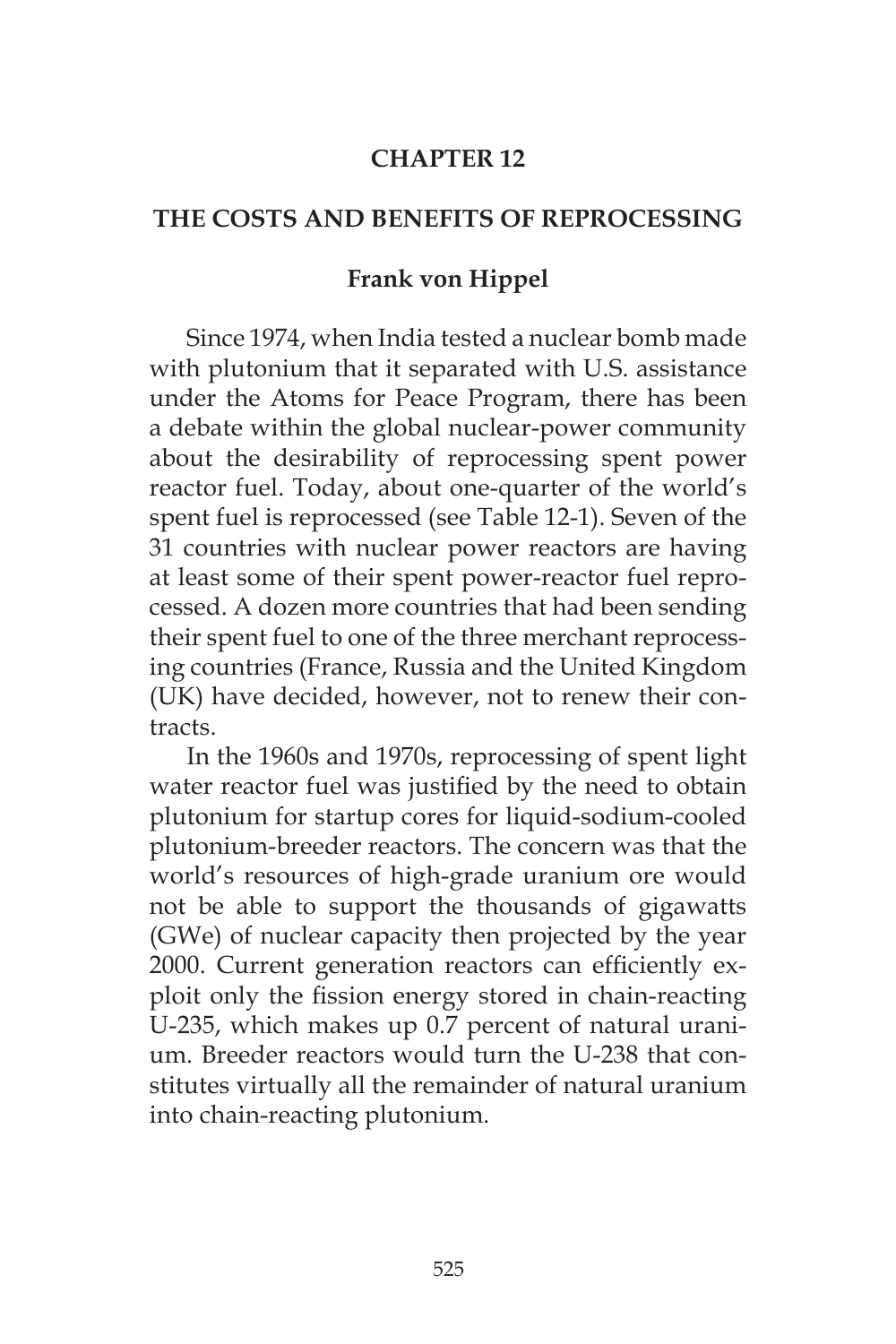| <b>Countries that reprocess</b> | <b>Customer Countries that</b>  | <b>Countries that have not</b> |
|---------------------------------|---------------------------------|--------------------------------|
| or plan to                      | have quit or plan to quit       | reprocessed                    |
| (GWe, [109 Watts])              | (GWe)                           | (GWe)                          |
| China (30%)                     | Armenia (in Russia)             | Argentina                      |
| 8.4                             | 0.4                             | 0.9                            |
| France $(80\%)$                 | Belgium (France)                | <b>Brazil</b>                  |
| 63.3                            | 5.8                             | 1.8                            |
| India ( $\approx$ 50%)          | Bulgaria (Russia)               | Canada                         |
| 3.8                             | 1.9                             | 12.6                           |
| Japan (90% planned)             | Czech Republic (Russia)         | Lithuania                      |
| 46.1                            | 3.6                             | 1.2                            |
| Netherlands (in France)         | Finland (Russia)                | Mexico                         |
| 0.5                             | 2.7                             | 1.3                            |
| Russia (15%)                    | Germany(France/UK)              | Pakistan                       |
| 21.7                            | 20.5                            | 0.4                            |
| <b>United Kingdom</b>           | Hungary (Russia)                | Romania                        |
| 10.1                            | 1.9                             | 1.3                            |
|                                 | Slovak Republic (Russia)<br>1.7 | Slovenia<br>0.7                |
|                                 | Spain (France, UK)<br>7.5       | South Africa<br>1.8            |
|                                 | Sweden (France/UK)<br>9.0       | South Korea<br>17.6            |
|                                 | Switzerland (France/UK)<br>3.2  | Taiwan<br>4.9                  |
|                                 | Ukraine (Russia)<br>13.1        | U.S. (since 1972)<br>100.6     |
| Total (65%)                     | <b>Total</b>                    | <b>Total</b>                   |
| 153.9                           | 71.3                            | 145.1                          |

# **Table 12-1. Status of Reprocessing in the Countries with Nuclear-Power Reactors.1**

However, the commercialization of breeder reactors has therefore not happened because:

1. global nuclear capacity is still below 400 GWe;

2. rich deposits of uranium were found in Austra-

lia, Canada, and Kazakhstan;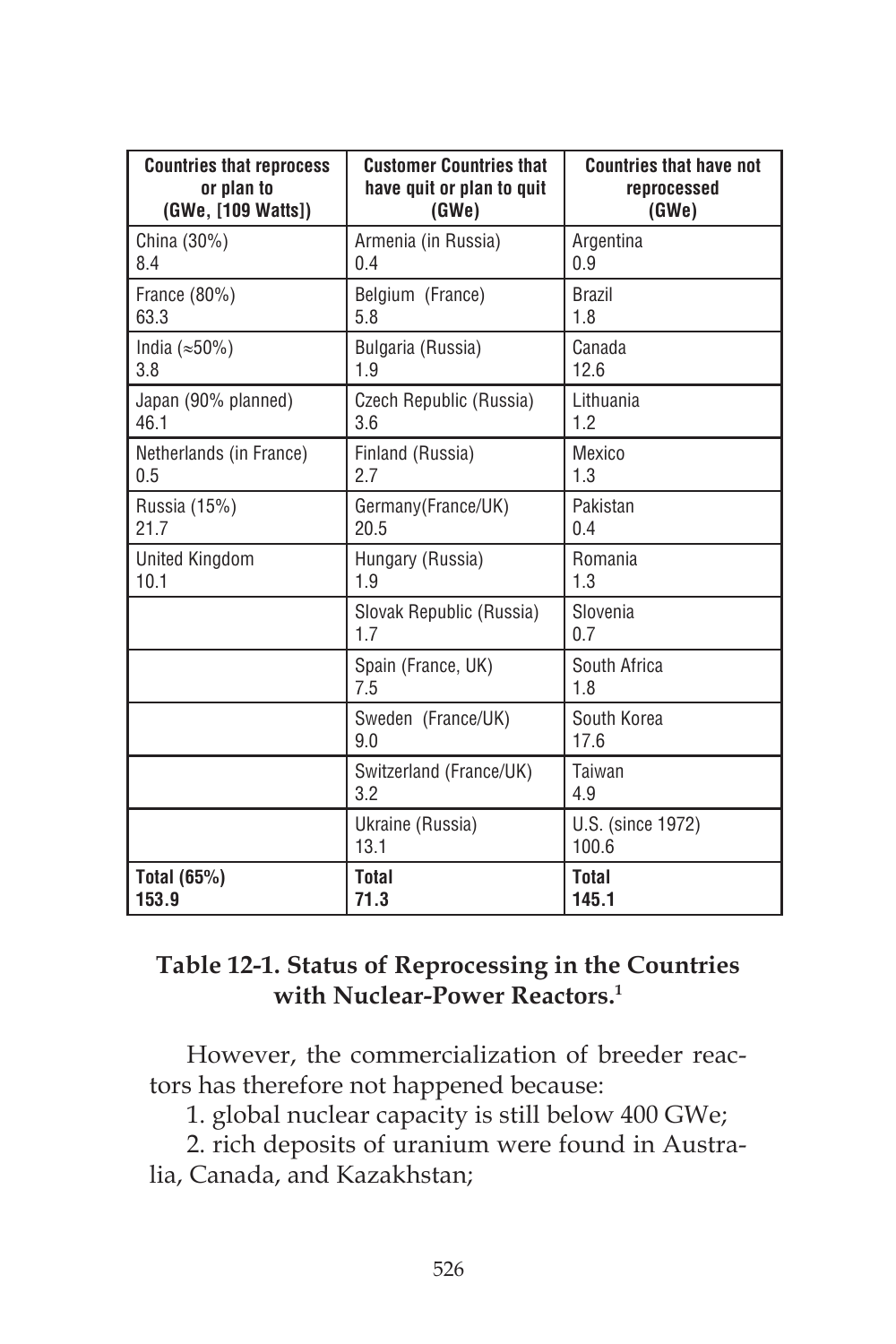3. it was learned from demonstration breeder-reactor projects that liquid sodium brings with it many reliability and safety problems; and.

4. that breeder reactors would be *much* more costly than light water reactors.<sup>2</sup>

Nevertheless, a commitment to reprocessing persists in seven countries (see Table 12-1), with France recycling the separated plutonium into the fuel for the light water reactors from which it came, Japan is about to start doing so, and others are simply stockpiling their separated plutonium. The result is a global stockpile of about 250 tons of separated civilian plutonium—about as much as was separated for nuclear weapons by Russia and the United States during the Cold War—i.e., enough to make tens of thousands of nuclear weapons.<sup>3</sup> Most of this separated plutonium is stored at the reprocessing plants where it was separated, with some also at France's Melox mixed-oxide (MOX, plutonium-uranium) fuel fabrication plant.

As discussed below, both France and Japan have published analyses comparing the costs of reprocessing and plutonium recycling from their light-water reactors with the costs of simply storing the spent fuel—i.e., the "once-through" fuel cycle. Both nations have found that the once-through fuel cycle is lower in cost. However, they continue to be committed to reprocessing. Why?

At the same time, as noted above, a dozen countries that sent their spent fuel abroad for reprocessing have not renewed their contracts. Why did these countries find reprocessing attractive in the first place, and why did they change their minds?

The UK has lost its foreign reprocessing customers and had its government-owned reprocessing company go bankrupt. The reprocessing site has been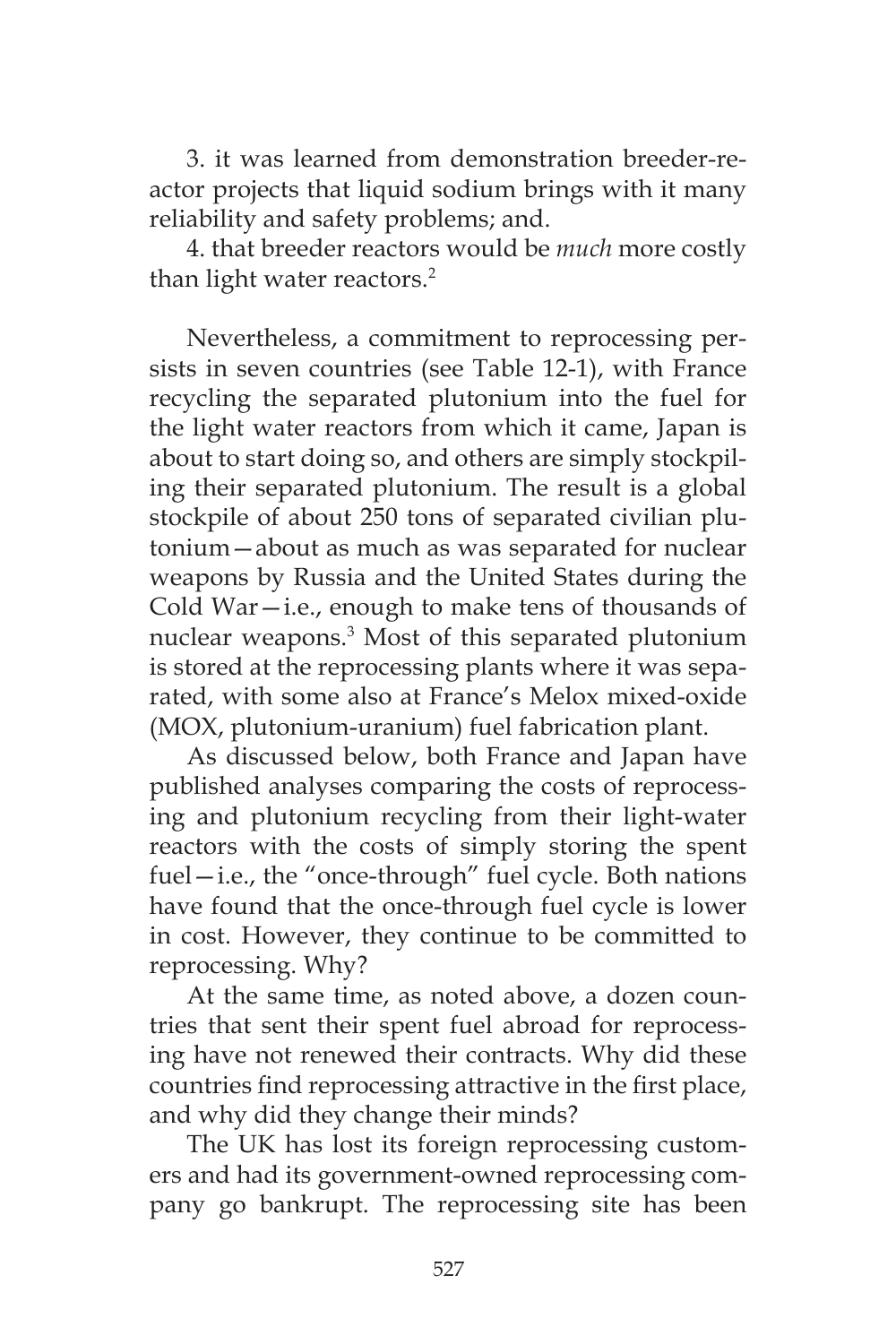taken over by a Nuclear Decommissioning Authority that has not yet decided whether or not to continue to reprocess UK domestic spent fuel. Russia and India continue to justify their reprocessing programs by expectations of the imminent commercialization of plutonium breeder reactors. Finally, China is patterning its nuclear-energy program on those of France and Japan and has completed the construction of a pilot reprocessing plant and plans to build a commercialscale plant.

The "once-through" fuel cycle as currently practiced in the United States and many other countries is shown above the dotted horizontal line in Figure 12- 1. Low-enriched uranium (LEU) fuel is irradiated in a light-water reactor and then stored. The reprocessing and recycle system that is in operation in France and soon will be in Japan is shown below the line. It involves the separation and recycle of the plutonium in "mixed-oxide" (MOX, uranium-plutonium) fuel. The spent MOX fuel is then stored. Because of the high cost of reprocessing, the cost of this MOX fuel is much higher than the cost of LEU fuel and most countries have decided that it is not worthwhile.



**Figure 12-1. Currently Competing Spent Fuel Management Strategies.**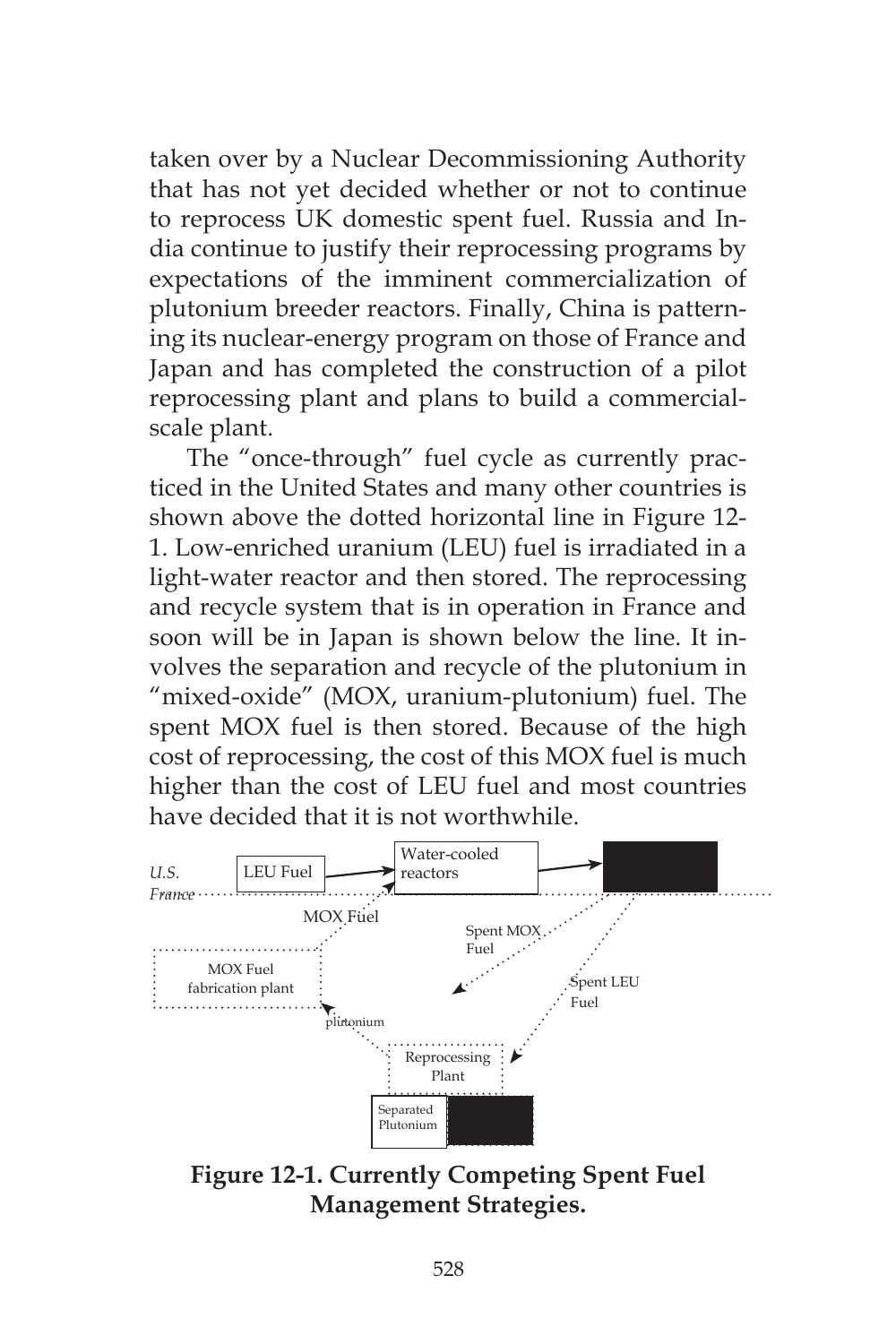Figure 12-2 depicts a U.S. nuclear power plant dry cask storage facility. Each cask weighs over 100 tons and typically holds about 10 tons of heavy metal (mostly uranium) in spent fuel that was discharged from a reactor 20 or more years earlier. A 1-GWe light-water reactor discharges about 20 tons per year. Each cask costs \$1-2 million. Reprocessing of 10 tons of spent fuel would cost on the order of \$20 million.



Source is available from *www.connyankee.com/html/fuel\_ storage1.html*.

# **Figure 12-2. Dry-Cask Storage of Older Spent Fuel at a U.S. Nuclear Power Plant.**

#### **THE FUEL CYCLES**

Figure 12-1 shows the two different fuel cycles in use in the world today. Above the horizontal dotted line is the once-through fuel cycle in which lowenriched uranium (LEU) fuel is used in a reactor and the spent fuel stored. The United States has the largest group of nuclear power plants operating in this mode, with the spent fuel accumulating on the reactor sites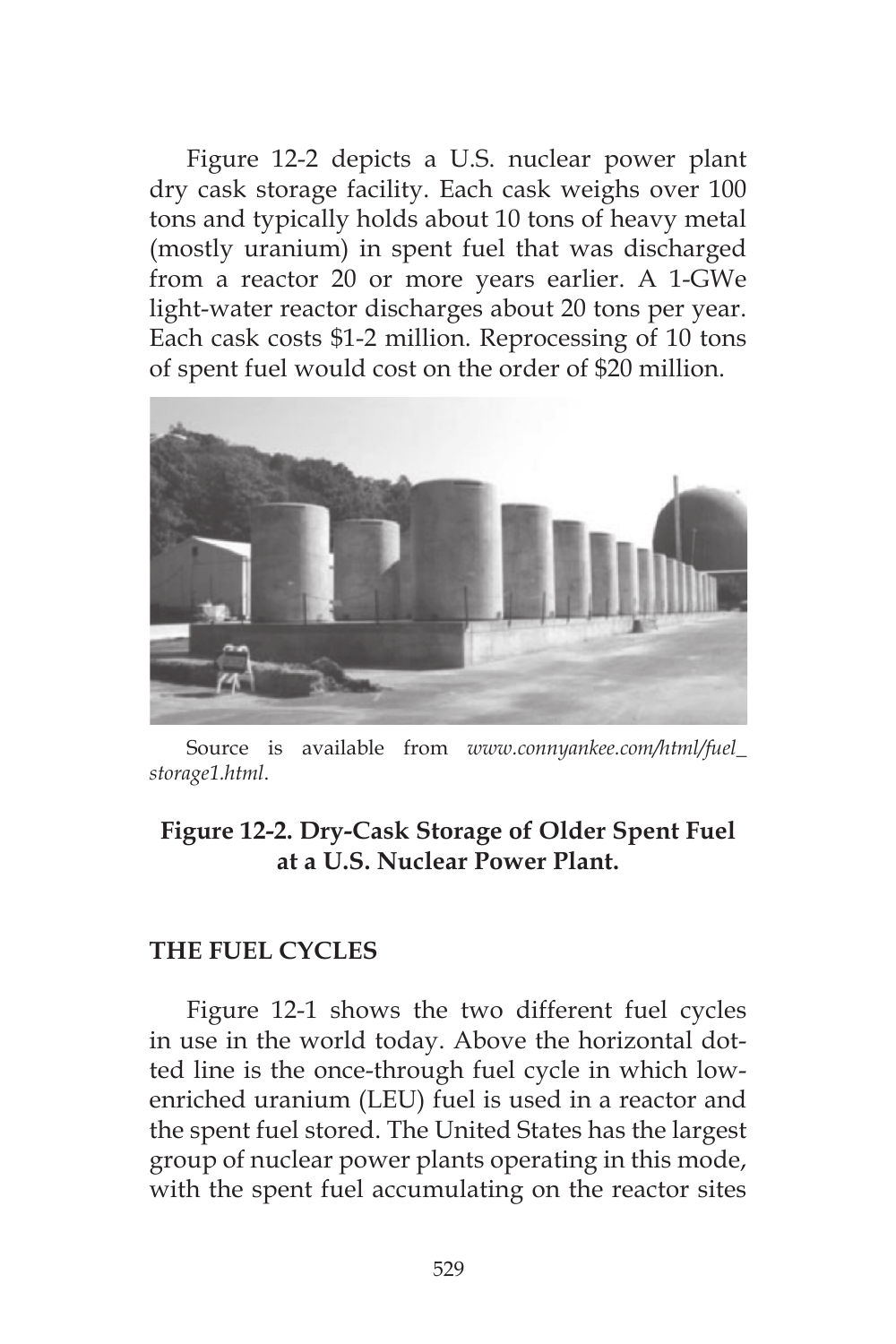because of the lack of a central site to ship to (see Figure 12-2). Utility dissatisfaction with this situation led the G.W. Bush administration to advocate reprocessing and plutonium recycling, but Congress was skeptical. The Obama administration shares this skepticism and is likely to limit U.S. reprocessing activities to research and development (R&D).

Shown below the horizontal dotted line in Figure 12-1 is the light-water reactor fuel cycle as practiced in France, the country that has gone the furthest in recycling plutonium. There, spent LEU fuel is reprocessed and the plutonium recovered from about seven tons of spent LEU fuel is mixed with depleted uranium to make a ton of mixed-oxide (MOX) fuel, which replaces about one-seventh of the LEU fuel that otherwise would have been used. The spent MOX fuel is then shipped back to the reprocessing plant but is not reprocessed again, despite the fact that it still contains about five times as much as plutonium as spent LEU fuel.4 The reason given is that the mix of plutonium isotopes in the spent MOX fuel contains a lower fraction of chain-reacting Pu-239 and a larger fraction of even atomic number isotopes (Pu-238, Pu-240, and Pu-242) that are not as effectively fissioned as the odd isotopes by the slowed neutrons in light-water reactors.<sup>5</sup>

France therefore proposes to leave this plutonium in the spent MOX fuel until the commercialization of liquid sodium-cooled fast-neutron plutonium-burner reactors—the same reactors previously designed to be plutonium breeder reactors—is achieved. Reconfigured as plutonium-burners, they could fission the even plutonium isotopes more effectively than can light-water reactors. The only problem with this strategy is that liquid-sodium-cooled reactors are so much more costly than light-water reactors, so there is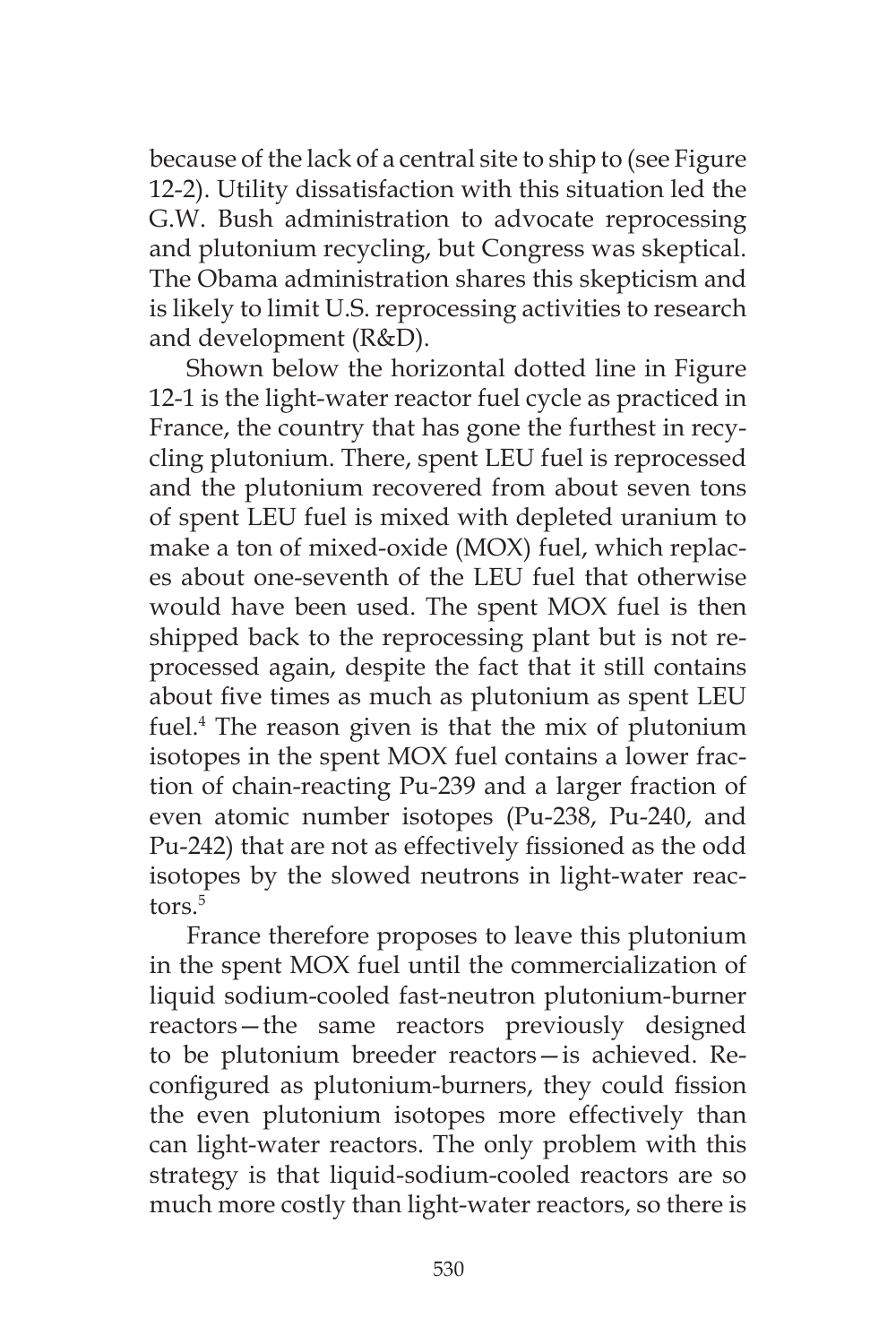little prospect that they will be commercialized in the foreseeable future. In that case, France will only have complicated its radioactive-waste disposal problem by creating multiple waste streams—some of them quite voluminous—where previously there was only one waste form.<sup>6</sup>

France, like all other countries with nuclear power plants, does not yet have an operating geological repository for its high-level radioactive waste. The net effect of its reprocessing and plutonium recycle therefore is to shift the storage of spent fuel from France's reactor sites to its reprocessing facility. The plutonium is stored both in separated form (about 55 tons, enough for about 7,000 nuclear weapons, as of the end of 20077 ) and in spent MOX fuel, while the uranium recovered from the spent LEU fuel is stored separately.8 The fission products and the transuranic elements other than plutonium are stored in liquid form and then mixed into glass and the resulting "vitrified" high-level waste is stored on site. Long-lived medium and low-level radioactive wastes produced by reprocessing and MOX-fuel fabrication are also stored on site pending identification of one or more ultimate disposal sites.9 France has also turned La Hague into a central storage site for LEU spent-fuel, holding in its pools about 60 percent as much French spent fuel as it has reprocessed. As of the end of 2008, only about 10 percent of that stored fuel was spent MOX fuel.10

# **ECONOMICS OF DOMESTIC REPROCESSING IN FRANCE**

Through 2005, almost half of the spent fuel reprocessed in France was of foreign origin—about 10,000 metric tons.<sup>11</sup> At perhaps \$2 million per ton,<sup>12</sup> those reprocessing contracts were a significant source of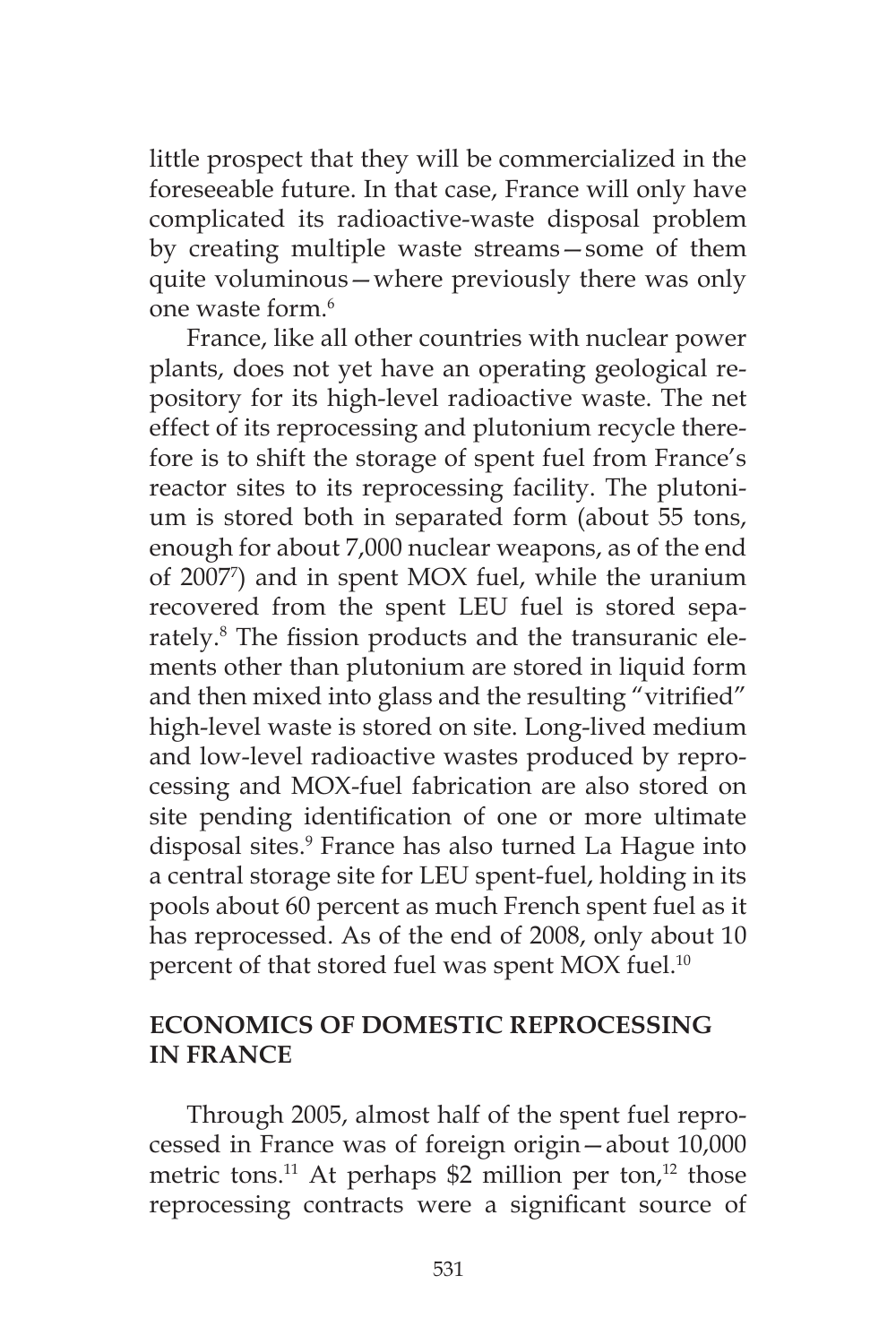foreign exchange and France's policy of reprocessing its own spent fuel may have been in part a way to help support this important industry. Reprocessing has not gone completely unquestioned, however. In 2000, Socialist Prime Minister Jospin requested an analysis of the costs and benefits of continuing to reprocess most of France's spent fuel. Three scenarios were considered:

1. Continue reprocessing about 70 percent of France's low-enriched uranium (LEU) spent fuel with the separated plutonium being recycled in mixed oxide (MOX, plutonium-uranium) fuel;

2. Increase reprocessing to 100 percent of LEU spent fuel but stop when the separated plutonium could no longer be recycled because of the approaching endof-life of the reactors—in effect, reprocess about two thirds of the LEU fuel discharged during the reactors' lifetimes); and,

3. End reprocessing in 2010 (corresponding to reprocessing 27 percent of the LEU fuel discharged during the reactors' lifetimes).

The panel also constructed a counterfactual scenario in which France had never embarked on reprocessing at all. Finally, from scenarios 1 and 2, one also can derive a second counterfactual scenario in which all of the LEU fuel is reprocessed and the plutonium recycled—one-third of it in a successor generation of light-water reactors. Table 12-2 shows the front and back-end costs of the fuel cycles for these four scenarios along with the inputs of materials and separative work and outputs of spent fuel and various radioactive wastes.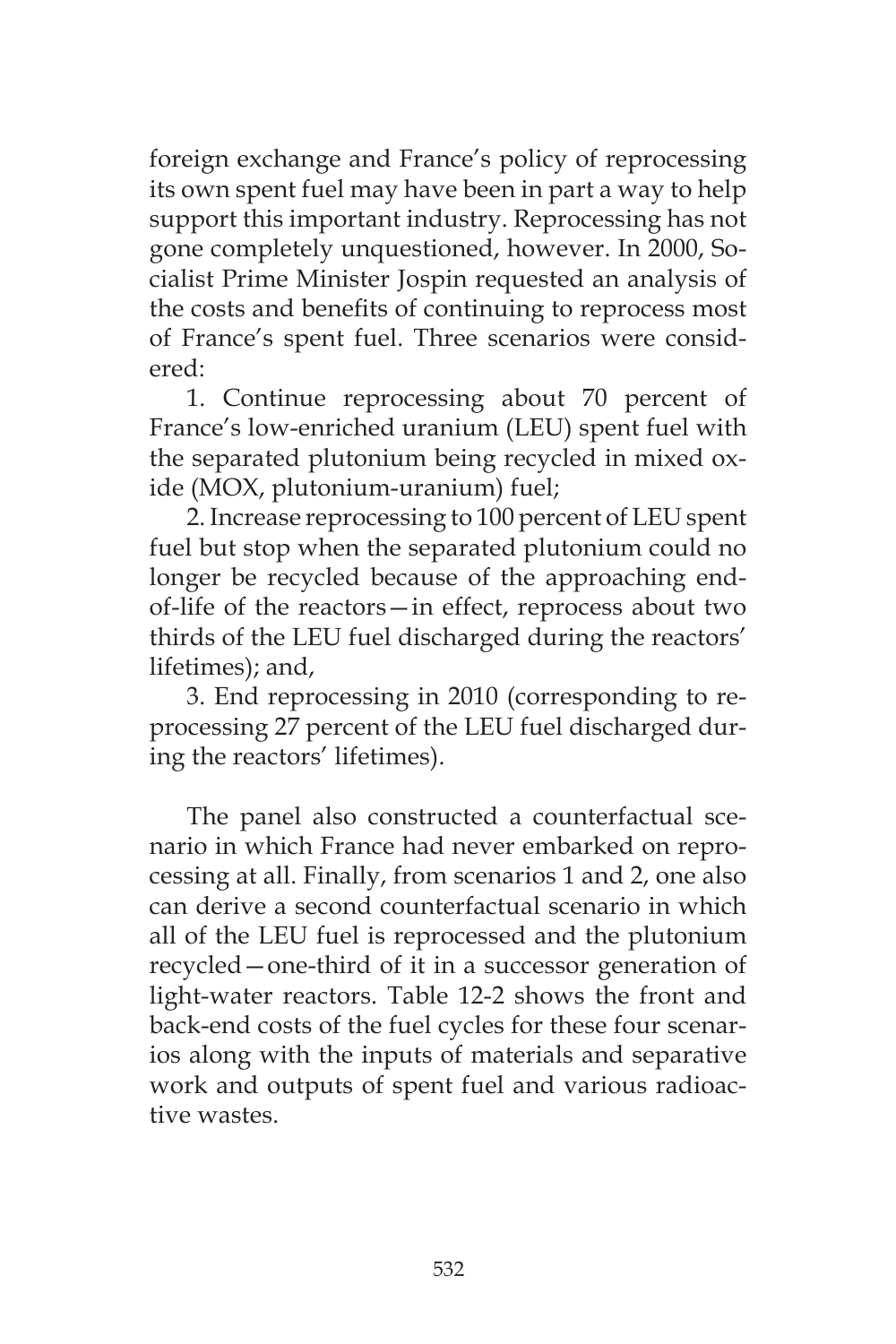|                                                                                           | <b>Percentage of Spent LEU Fuel Reprocessed</b> |                                           |                            |                                |  |  |
|-------------------------------------------------------------------------------------------|-------------------------------------------------|-------------------------------------------|----------------------------|--------------------------------|--|--|
|                                                                                           | 67%<br>(S6)                                     | 27%<br>(Reprocessing<br>Ends in 2010, S4) | 100%<br>(Derived Scenario) | <b>No Reprocessing</b><br>(S7) |  |  |
| Fuel cycle costs (billions of 2006 \$ undiscounted, assuming \$0.2 per 1999 French Franc) |                                                 |                                           |                            |                                |  |  |
| <b>Front End</b>                                                                          | 116                                             | 120                                       | 112                        | 122                            |  |  |
| <b>Back End</b>                                                                           | 74                                              | 61                                        | 84                         | 41                             |  |  |
| Total                                                                                     | 190                                             | 182                                       | 196                        | 162                            |  |  |
| Cost/kWhr (cents)                                                                         | 0.94                                            | 0.91                                      | 0.97                       | 0.80                           |  |  |
| <b>INPUTS</b>                                                                             |                                                 |                                           |                            |                                |  |  |
| Natural Uranium Mined<br>$(103$ metric tons)                                              | 437                                             | 460                                       | 418                        | 475                            |  |  |
| Separative Work<br>(millions SWUs)                                                        | 313                                             | 330                                       | 299                        | 341                            |  |  |
| <b>LEU Fuel Fabricated</b><br>(10 <sup>3</sup> tons uranium)                              | 54                                              | 56                                        | 52                         | 58                             |  |  |
| <b>MOX Fuel Fabricated</b><br>$(103$ tons)                                                | 4.8                                             | $\overline{2}$                            | 7.1                        | 0                              |  |  |
| <b>LEU Fuel Roprocessed</b><br>$(103$ tons)                                               | 36                                              | 15                                        | 52                         | 0                              |  |  |
| <b>WASTES</b>                                                                             |                                                 |                                           |                            |                                |  |  |
| Depleted Uranium<br>$(103$ tons)                                                          | 379                                             | 401                                       | 360                        | 417                            |  |  |
| <b>LEU Spent Fuel</b><br>$(103$ tons)                                                     | 18                                              | 41                                        | $\mathbf 0$                | 58                             |  |  |
| <b>MOX Spent Fuel</b><br>$(103$ tons)                                                     | 4.8                                             | $\overline{2}$                            | 7.1                        | $\mathbf{0}$                   |  |  |
| <b>Transuranic Waste</b><br>$(103$ cubic meters)                                          | 18                                              | 12                                        | 23                         | 0                              |  |  |
| High-level Waste<br>(10 <sup>3</sup> cubic meters)                                        | 4.8                                             | 1.6                                       | 7.5                        | $\mathbf{0}$                   |  |  |
| Plutonium/Americium<br>in Spent Fuel (tons)                                               | 514                                             | 602                                       | 441                        | 667                            |  |  |
| Reprocessed Uranium<br>$(103$ tons)                                                       | 34                                              | 14                                        | 50                         | 0                              |  |  |

**Table 12-2. Costs, Inputs, and Outputs for Different Scenarios for the Future of France's Nuclear Fuel Cycle Based on a Study Done for the**  Prime Minister in 2000 (20.2x10<sup>12</sup> nuclear kWh).<sup>13</sup>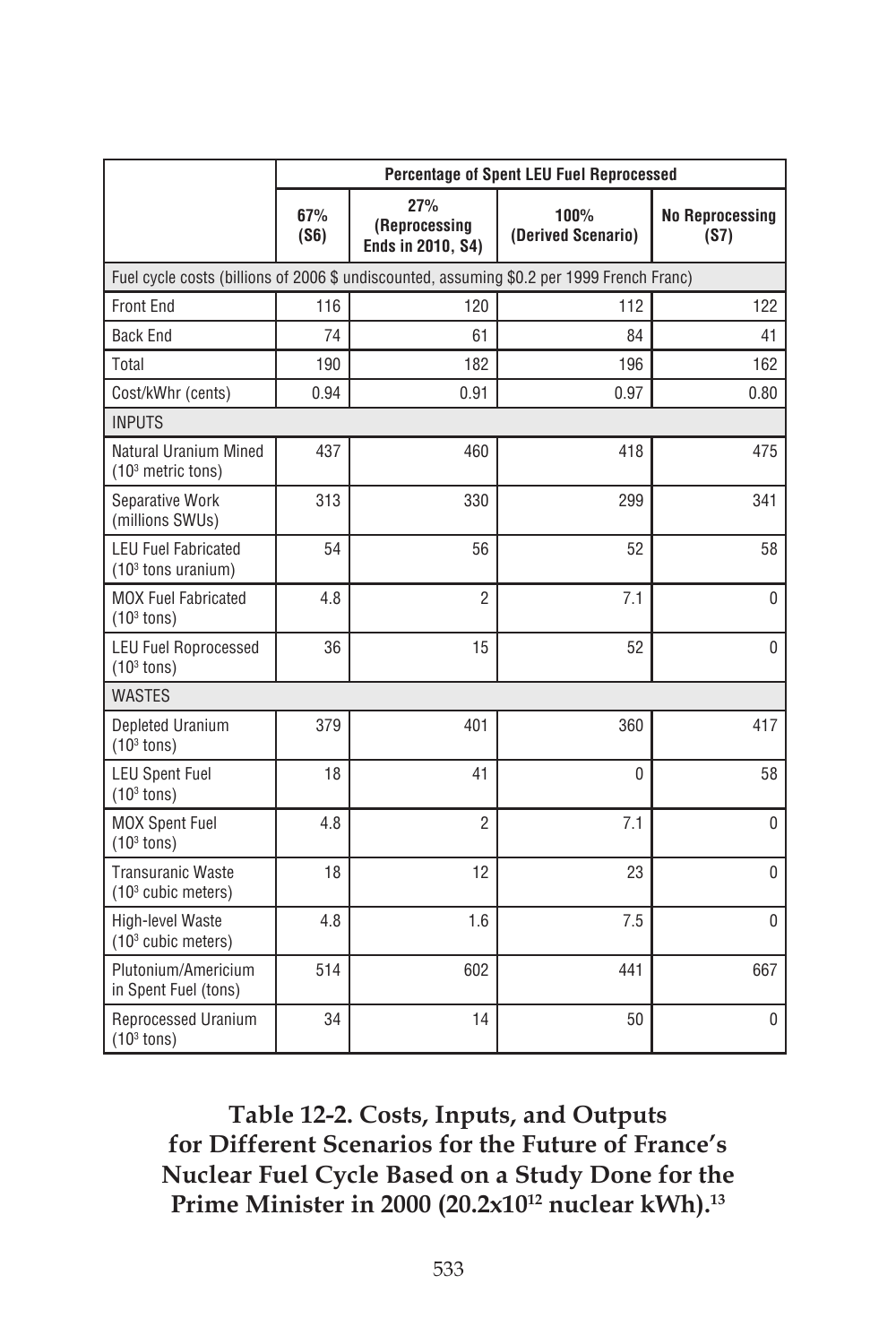With regard to the inputs, it will be seen that by dividing the front-end costs and the quantities of natural uranium and separative-work used in the no-reprocessing scenario by the tonnage of LEU fuel produced, that the average cost of the LEU fuel was estimated to be about \$2,000, with inputs of 8.2 kg of natural uranium and 5.9 SWU per kilogram of LEU fuel.

It was assumed in the French government's analysis that the price of uranium would climb slowly from \$60/kg in 2000 to \$80/kg in 2050.14 As Figure 12-3 shows, uranium prices have been volatile—especially the spot market—but this still seems a reasonable average. The price spike in the late 1970s was due to the expectation that global nuclear power capacity—and therefore demand for natural uranium—would grow rapidly. In fact, new orders stopped, and it took decades for the utilities to use and sell off the uranium that they had contracted for. Hence the slump in prices. The more recent spike reflects a temporary panic over the future availability of uranium when it was realized that the selling off of the utility stockpiles and the blending down of excess Cold War weapons HEU to LEU for use in civilian power-reactor fuel had resulted in the global output from uranium mines shrinking to about half the size required to sustain the world's current fleet of nuclear power reactors.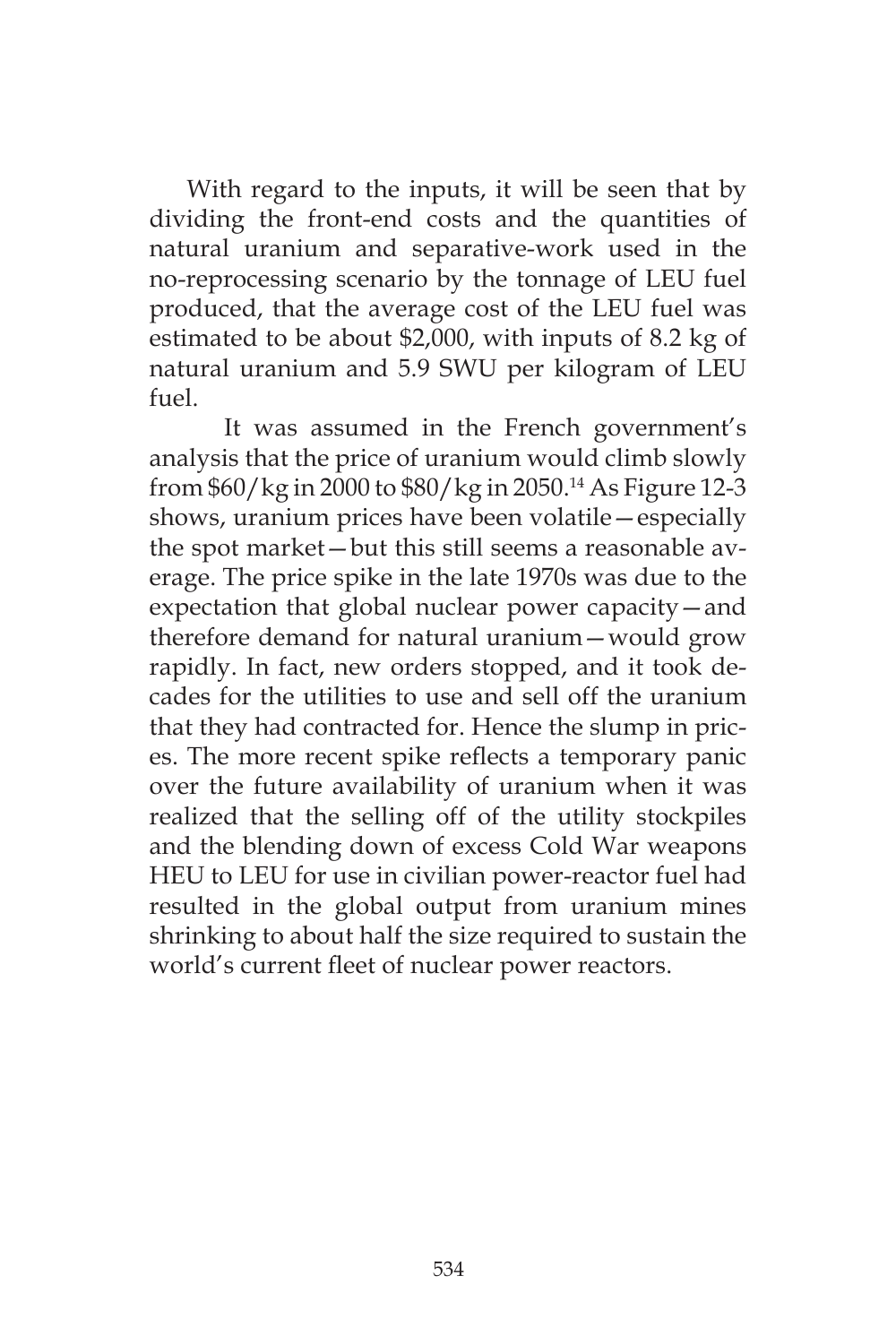

Spot market price is the broken line.

### **Figure 12-3. Price of Uranium, 1970-2008.15**

As Table 12-2 also shows, the estimated cost of the 100-percent-reprocessing scenario was \$34 billion higher than that of the no-reprocessing scenario—despite the fact that the consumption of uranium would be 57 million kilograms less. If the price of uranium increased by \$600/kg while all other prices were unchanged, the cost of the once-through would be the same as the closed fuel cycle. Such a price increase is highly unlikely, however. There are over 5 million tons of identified resources of natural uranium—more than 70 years of consumption at the current rate—recoverable at an estimated cost of less than \$130/kg and, despite mining and inflation, identified resources at less than this cost continue to increase.<sup>16</sup> Understandably, there has been little exploration of higher-cost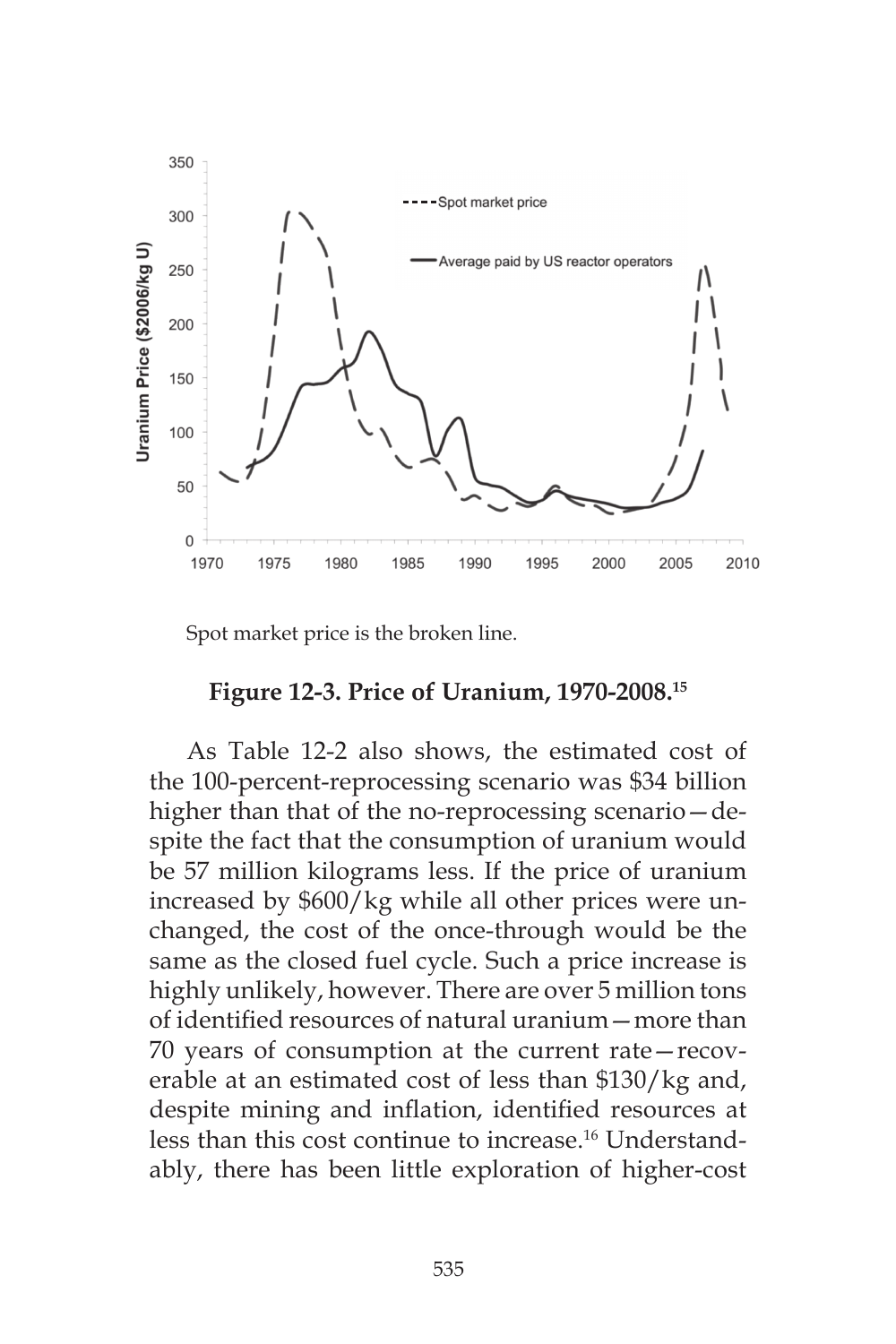resources but the resource base is expected to increase very rapidly with recovery cost.<sup>17</sup>

It is seen in Table 12-2 that the cost of the back end of the fuel cycle associated with reprocessing is about 43 billion dollars greater for the 100 percent reprocessing scenario than for the no-reprocessing scenario. If, as seems reasonable, most of this extra cost is attributable to reprocessing, the derived cost estimate for reprocessing France's own spent fuel would be about \$800/kg. This is about half of the price charged to France's foreign customers because those foreign contracts included pre-payment of the cost of building the new UP3 reprocessing plant.

As Table 12-2 also shows, although it amounts to about a billion dollars per year, the cost difference estimated by the French Government in 2000 between no reprocessing and all reprocessing amounts to only about 0.2 cents per kilowatt-hour or perhaps 5 percent the total cost of generating nuclear power. In the past, France's national utility *Électricité de France* (EDF) has been able to pass this extra cost on to its customers. As Europe's electric power market has been deregulated, however, foreign competition has become more of a concern. As the reprocessing contract drew to an end in 2007, EDF tried hard to get a lower price for reprocessing, while Areva, the government-owned company that provides reprocessing services*,* lost virtually all of its foreign customers and insisted on a higher price. It took a year after the old contract had expired for a new one to be agreed upon, and with the old contract extended to bridge the gap.18

So why has the French government decided to continue its commitment to reprocessing despite the higher cost to the economy and the loss of almost all of its foreign reprocessing business? Probably part of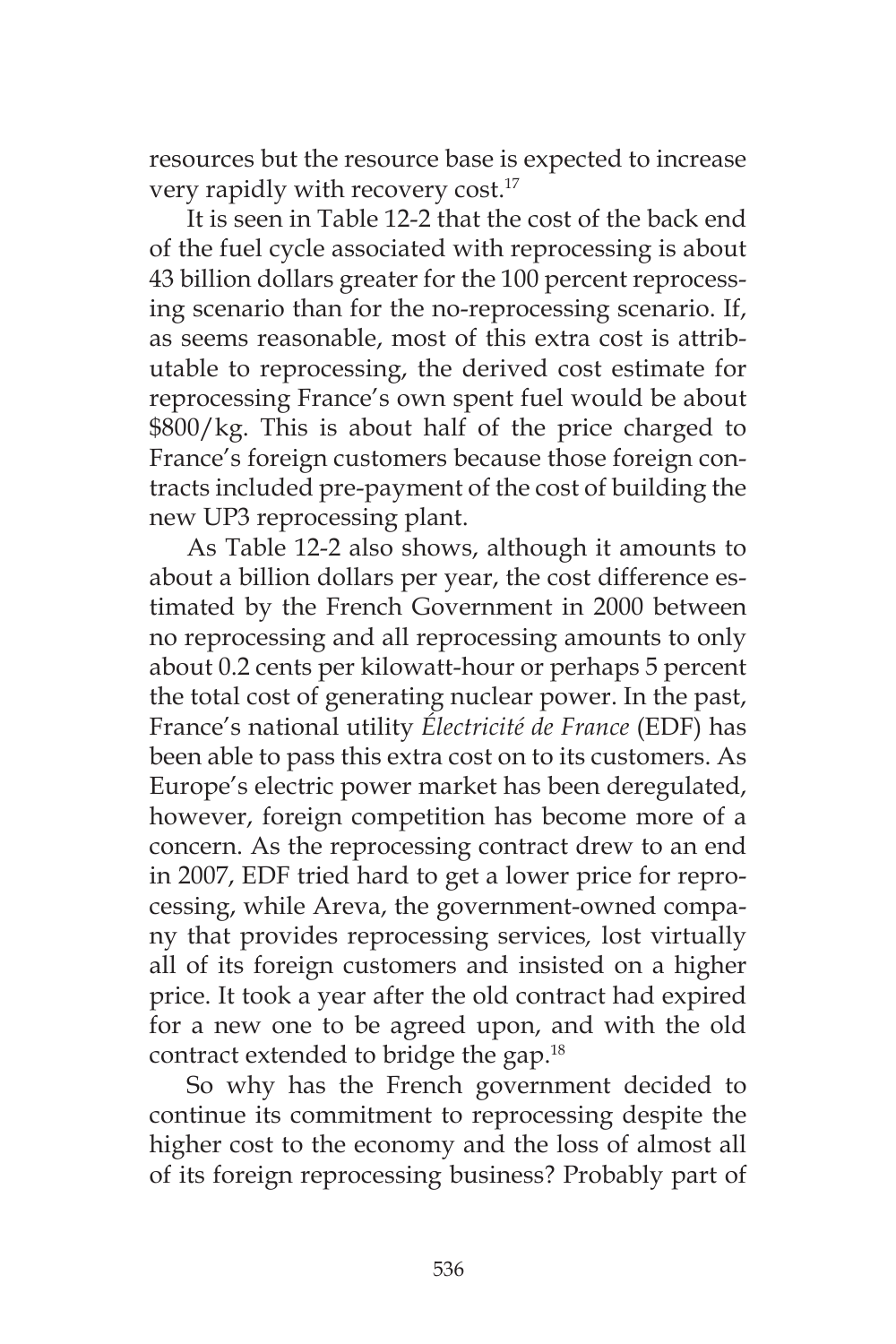the answer is that so much of the extra cost is now sunk cost, which was spent building the reprocessing and MOX-fuel fabrication plants.<sup>19</sup> Another part is the political weight of 6,000 jobs in rural Normandy.<sup>20</sup> The ability to move spent fuel off the nuclear power plant sites to a central location and thereby delay confronting the problem of siting a radioactive waste repository may also have been a consideration, as is suggested by the case of Japan.

## **REPROCESSING IN JAPAN21**

Japan's continued commitment to reprocessing is in large part a result of the unwillingness of local governments to allow increased storage of spent fuel on-site. This is in contrast to the situation at almost all U.S. power-reactor sites, where, when storage pools fill up, the oldest spent fuel is removed to make way for newly discharged spent fuel. The old fuel is stored on-site in dry casks (see Figure 12-2).

Japan's utilities were unable to interest any prefect in hosting a central spent-fuel storage facility. They therefore took the only option open to them at the time, which was to ship the spent fuel abroad to France and the UK to be reprocessed. This only bought time, however, because public opinion in France and the UK and hence their reprocessing contracts—required Japan to take back the high-level waste resulting from the reprocessing of its spent fuel. Therefore, when Japan built a domestic reprocessing plant, it obtained an agreement from the local host government of Aomori Prefecture that the site would also accommodate the high-level waste coming back from Europe.

Reprocessing—like all things nuclear—is controversial in Japan, and the government periodically feels obliged to justify its policies as prudent. In 2004, the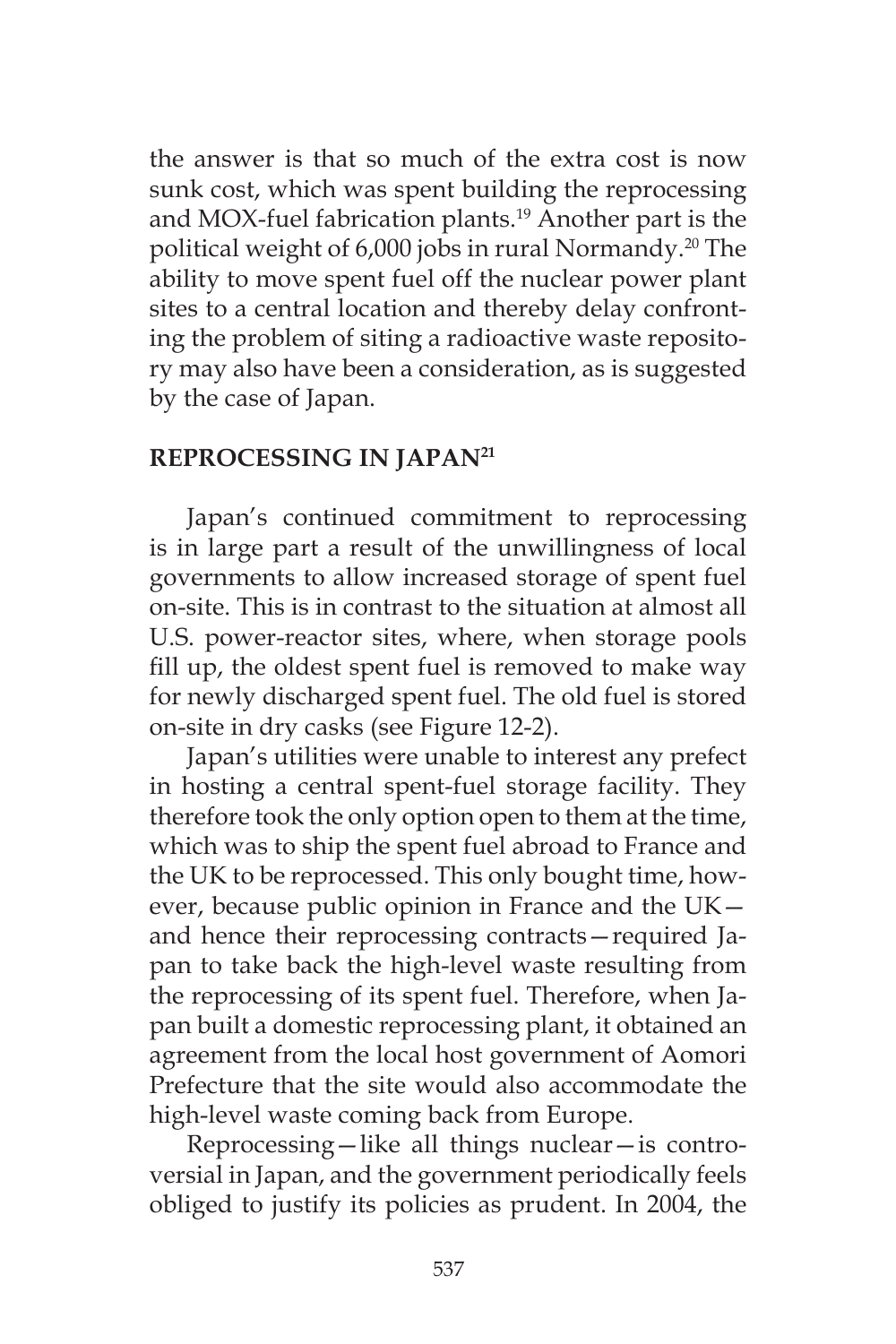Planning Committee of Japan's Atomic Energy Commission (JAEC) published, as a backup to the Japan Atomic Energy Commission's (JAEC) Long-Term Nuclear Plan, an evaluation of the costs of four scenarios for spent-fuel management in Japan:

1. Full reprocessing of all spent fuel;

2. Reprocessing only of the spent fuel that could be accommodated by the new Rokkasho Reprocessing Plant operating at nominal capacity (800 metric tons/ year);

3. Direct disposal of all spent fuel; and,

4. Interim storage of all spent fuel.

The resulting cost estimates, shown as costs in cents per nuclear kilowatt hour (approximating one 2004 yen = one cent), are given in Table 12-3.

|                          | Full<br><b>Reprocessing</b> | <b>Direct</b><br><b>Disposal</b> | <b>Partial</b><br><b>Reprocessing</b> | Interim<br><b>Storage</b> |
|--------------------------|-----------------------------|----------------------------------|---------------------------------------|---------------------------|
| Front-end cost           | 0.63                        | 0.61                             | 0.63                                  | 0.61                      |
| Back-end cost            | 0.93                        | $0.32 - 0.46$                    | $0.77 - 0.85$                         | $0.48 - 55$               |
| Total fuel-cycle<br>cost | 1.56                        | $0.93 - 1.07$                    | $1.4 - 1.48$                          | $1.09 - 1.16$             |

# **Table 12-3. Estimated Cost of Different Back-End Fuel-Cycle Options in Japan (cents/kWh).22**

As in France, it was found that reprocessing and plutonium recycling are more costly than the oncethrough fuel cycle. The cost difference between full reprocessing and direct disposal was found to be about 0.6 cents/kWh. This is more than twice as large as the corresponding cost difference found by France based on Table 12-1 and reflects the fact that Japan spent about as much to build its French-designed reprocess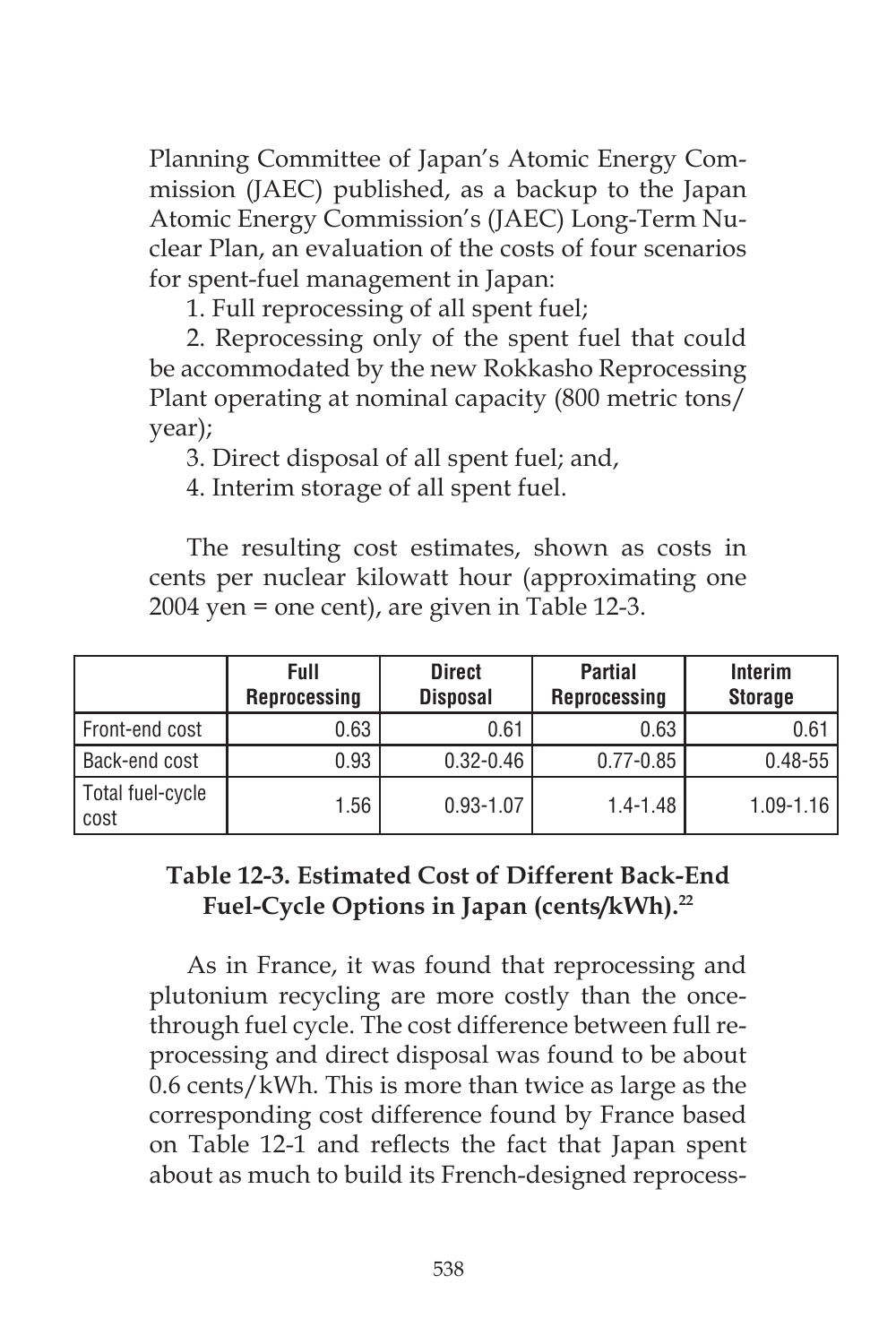ing plant as Areva claims to have spent for its UP2 and UP3 reprocessing plants, which together have more than twice the capacity. Also, Japan appears to be incurring about twice the annual operating cost as France—or about four times as much per ton of reprocessing capacity.23

The Planning Committee concluded that, nevertheless, reprocessing would be the less costly option for Japan for two reasons:

1. The Rokkasho Reprocessing Plant was already built and the \$20 billion for its construction plus the projected \$13 billion decommissioning cost would have to be paid in any case. These costs, divided by the nuclear kWhrs expected to be generated from the spent fuel reprocessed during the plant's 40-year planned life come to about 0.24 yens/kWh.

2. If Rokkasho became unavailable as an off-site destination for the spent fuel from Japan's nuclear power plants, they would have to shut down as soon as their spent-fuel storage pools filled up and replacement electricity would have to be generated by fossilfueled plants. The JAEC estimated that the replacement electricity would cost 0.7-1.3 Yen/kWh. This cost seems remarkably low,<sup>24</sup> but it is large enough to tip the balance in favor of reprocessing.

Thus, this analysis clearly bases the rationale for the reprocessing of Japan's spent fuel on the need to have an off-site destination for this spent fuel or shut down all of Japan's power reactors.

## **THE DOZEN COUNTRIES THAT DID NOT RENEW THEIR REPROCESSING CONTRACTS**

What about the dozen countries listed in Table 12-1 that did not renew their reprocessing contracts? Here the situation is different for the seven countries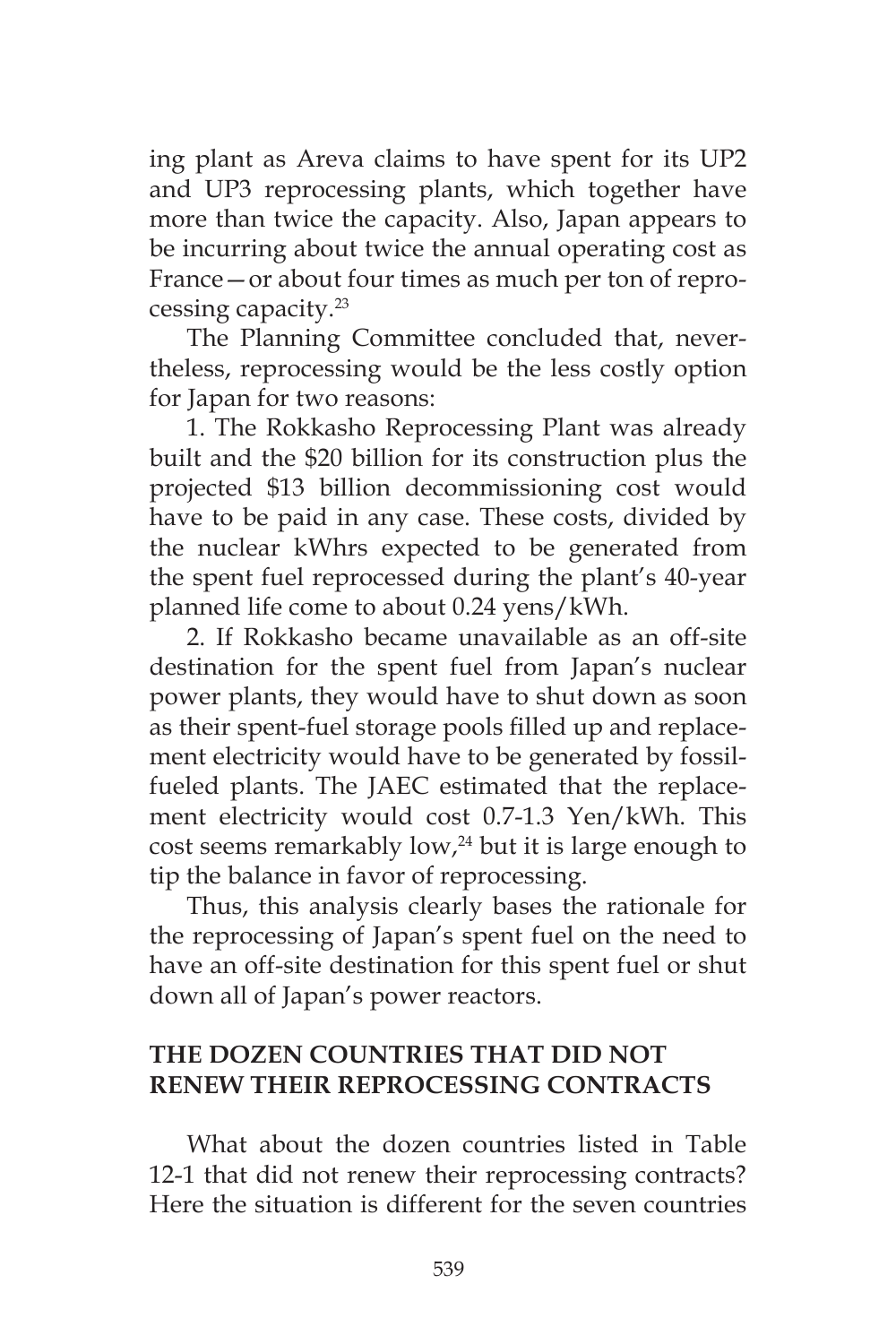that sent their spent fuel to Russia (Armenia, Bulgaria, the Czech Republic, Finland, Hungary, the Slovak Republic, and Ukraine) and the five that were customers of France and the UK (Belgium, Germany, Spain, Sweden, and Switzerland).

For the seven countries that sent their spent fuel to Russia, the cost was low, \$300-620 per kg of heavy metal, $25$  and nothing came back! In fact, only the fuel that was sent to Russia from first-generation VVER-440 light-water reactors was actually reprocessed at Russia's small RT-1 reprocessing plant in the Urals.<sup>26</sup> The spent fuel from the VVER-1000s is sent to a large spent-fuel storage pool at the never-completed RT2 reprocessing plant near Krasnoyarsk.

In the post-Soviet era, however, Russia began to raise its prices. Also, the leadership of Russia's nuclear-energy establishment came under public pressure not to make Russia a dumping ground for foreign radioactive waste and began to put clauses into its contracts that would allow it to ship high-level waste or unreprocessed spent fuel back to the country of origin. At the same time, most of Russia's former reprocessing customers had become members of the European Union (EU), and the EU has rules against transferring spent fuel to any country that cannot guarantee the same level of safety as is required in the EU. Finally, all of Russia's customers found that, like the United States, they were politically able to site and build adequate interim domestic storage for their spent fuel either centrally or at the reactor sites.<sup>27</sup>

With regard to Belgium, Germany, Spain, Sweden and Switzerland, the story is different for each country. Because of domestic political opposition, Sweden decided not to have its spent fuel reprocessed after all and sold its contracts to other countries. Spain only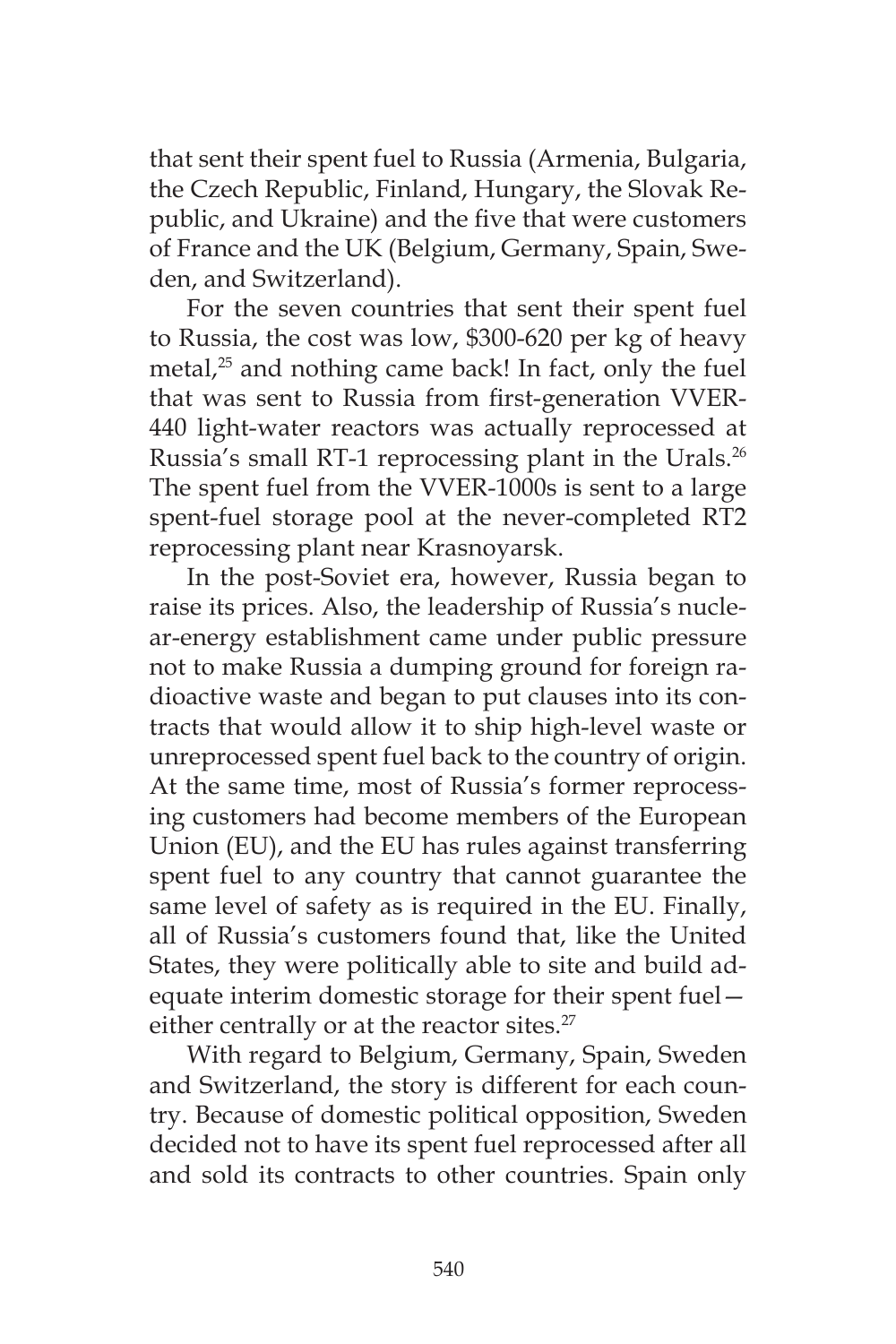sent spent fuel for reprocessing to France that came from its French-supplied gas-cooled reactor, which ended operations in 1990.<sup>28</sup> It also had a small (145 ton) reprocessing contract with the UK, equivalent to only about 1 year of discharges from its 7.5 GWe of light water reactor (LWR) capacity.<sup>29</sup>

Belgium, Germany, and Switzerland all have had significant quantities of spent fuel reprocessed in France,<sup>30</sup> and Germany and Switzerland have substantial reprocessing contracts in the UK that have not yet been completed because of the plant's poor operation and prolonged shutdown after a major pipebreak accident in 2005.<sup>31</sup> However, nuclear power and reprocessing became a contentious issue in all three countries. Belgium and Germany passed laws to end reprocessing and phase out nuclear power in the longer term. Switzerland's voters rejected a phase-out of nuclear power but voted for a 10-year reprocessing moratorium (2006-2016).<sup>32</sup>

# **THE CASE OF THE UK**

Reprocessing in the UK started with its first-generation Magnox gas-cooled, graphite-moderated power reactors. The design of these reactors was based on the Calder Hall and Chapelcross dual-purpose reactors that produced most of the plutonium for the UK's nuclear weapons as well as electric power. The fuel of the Magnox reactors is designed for easy reprocessing and not storage. The fuel "meat" is uranium metal, which, unlike the uranium oxide used in LWR fuel, oxidizes rapidly in water, and the cladding is a magnesium alloy, which also corrodes easily in water. Although the UK could have converted to a storable fuel form after its needs for weapon plutonium were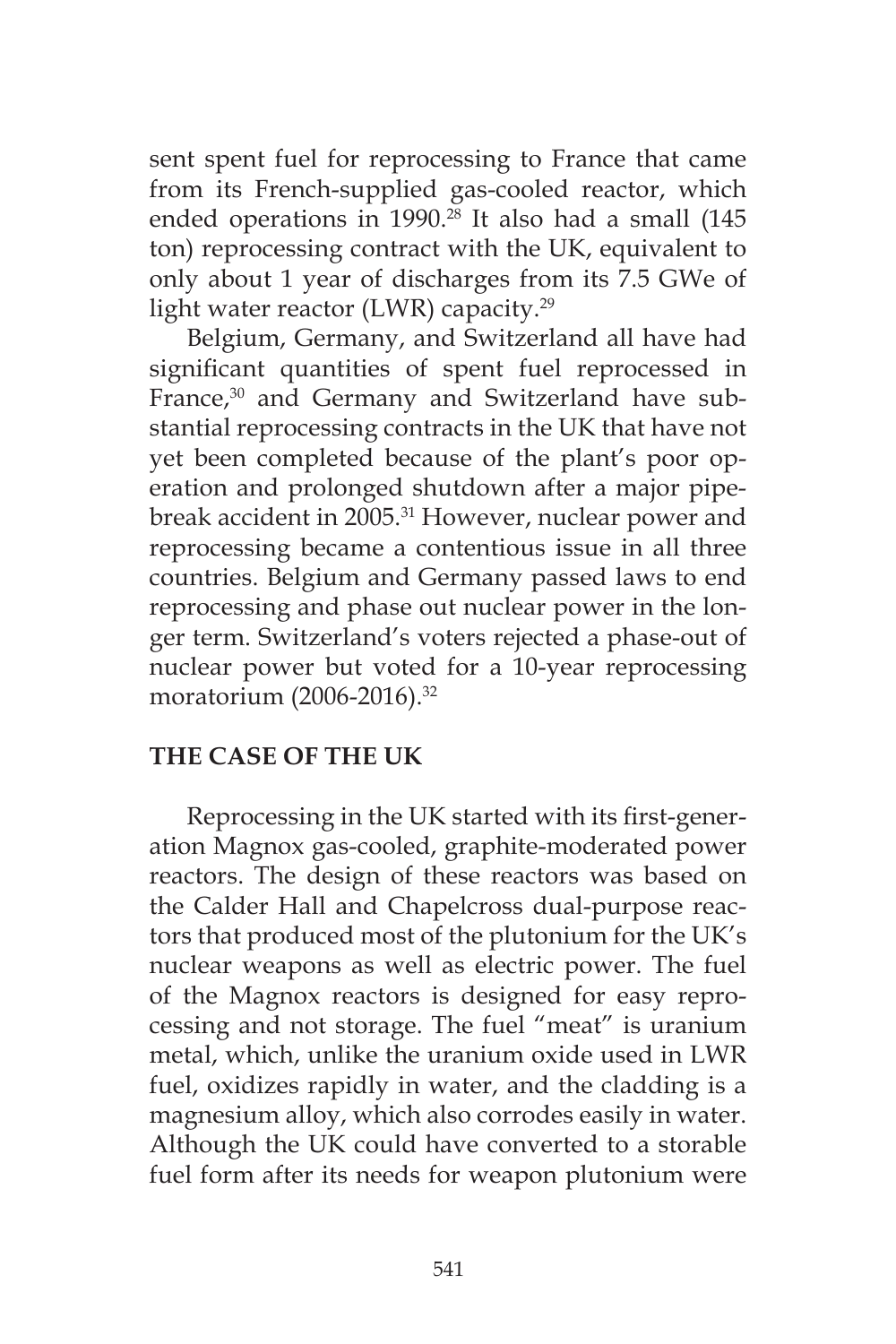satisfied, it did not do so and all of the Magnox fuel has been reprocessed. The last Magnox reactor will be shut down in 2010, however, and the associated B-205 reprocessing plant will be decommissioned after it has reprocessed the spent fuel.

The UK has a second reprocessing plant, the THermal Oxide Reprocessing Plant (THORP), which was built primarily with prepaid contracts to reprocess foreign LWR fuel. One third of the base-load tonnage to be reprocessed in THORP is from second-generation UK Advanced Gas-cooled Reactors (AGRs) that are fueled with oxide fuel.<sup>33</sup> British Nuclear Fuels Limited, which operated the plant, went bankrupt when the foreign contracts were not renewed. The UK government therefore established a Nuclear Decommissioning Authority (NDA) to take over and decommission the reprocessing plant and the Magnox reactors. The NDA's first priority has been to fulfill the base-load contracts for reprocessing foreign spent fuel that paid for the construction of the plant and were to have been fulfilled by 2004, but this date keeps slipping.

The situation with regard to the UK's domestic reprocessing customers is that they have contracts under which the reprocessing plant simply takes the AGR spent fuel and can either store or reprocess it. The cheapest option, of course, would be to store the spent fuel, but the chemistry in the spent-fuel storage pools is so poorly controlled that corrosion appears to be forcing reprocessing.<sup>34</sup> Although NDA's 2006 strategy document discussed the option of shutting down the reprocessing plant and storing the AGR fuel,<sup>35</sup> the 2008 NDA plan discussed only plans to reprocess.<sup>36</sup> Its most recent statement, with no detail offered, is that "Thorp is currently programmed to operate until 2016."<sup>37</sup> In the meantime, the NDA is also beginning to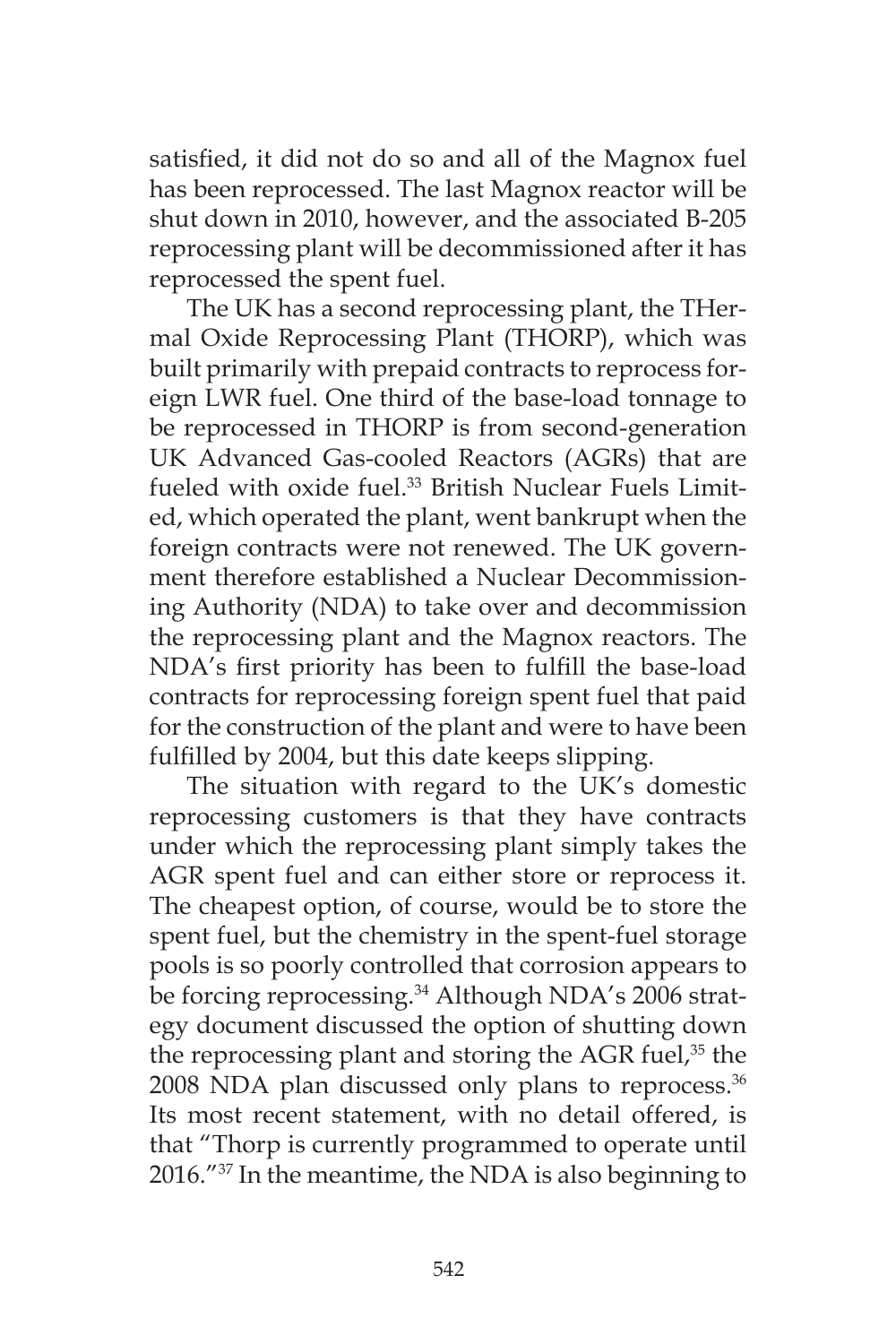grapple with the challenge of disposing of the approximately 100 tons of separated UK plutonium that will have accumulated in storage at its reprocessing plants by the time the current contracts are completed.<sup>38</sup>

### **THE CASES OF RUSSIA AND INDIA**

Reprocessing in Russia and India continues to be driven by the expectation of the near-term commercialization of plutonium breeder reactors. Russia has only a small reprocessing plant, RT-1, in the Urals. It reprocesses naval and other fuels containing highly enriched uranium (HEU) to recover the HEU for blend-down to LEU for recycle into power reactors. It also reprocesses about 50 tons per year of spent fuel from Russia's first six first-generation VVER-440 LWRs. As of the end of 2007, Russia had 43.6 tons of separated plutonium stored at the RT1 reprocessing plant.39 Russia is also storing tens of thousands of tons of spent fuel from VVER-1000 reactors and RBMK-1000 (Chernobyl-type) reactors at a never-completed reprocessing plant near Krasnoyarsk, Siberia.

Russia has ambitious plans to shift to building plutonium breeder reactors during the next decade (see Figure 12-4) as a way to conserve its uranium resources for export. It would use its separated plutonium—first excess weapon plutonium and then civilian plutonium—to start up these reactors. Whether these plans will be realized remains to be seen. As a result of the global recession, Russia's program to bring one or two light-water reactors online every year during the next decade will take longer than planned.<sup>40</sup>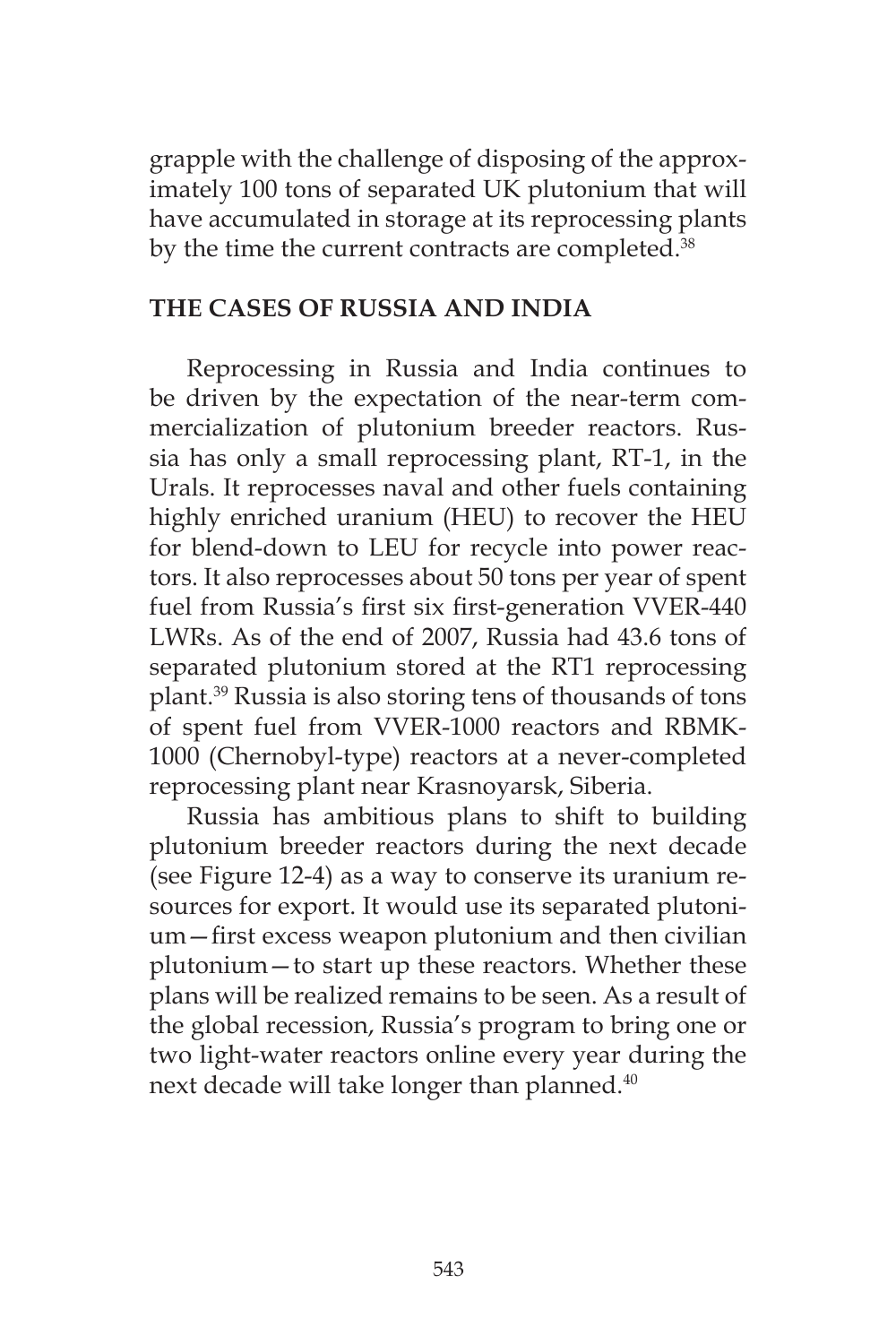

Zero is the year 2000.<sup>41</sup>

## **Figure 12-4. Recent Plans for Russian Nuclear Power Expansion.**

Because of its limited resources of high-grade uranium ore, India has, for the past 50 years, premised its plan for nuclear power on breeder reactors.<sup>42</sup> It is currently reprocessing the spent fuel from 3.5 GWe of unsafeguarded heavy-water reactors to provide startup plutonium for a fleet of plutonium-breeder reactors. One 0.5-GWe prototype fast breeder reactor is under construction. India's Department of Atomic Energy (DAE) projects 43 GWe of breeder capacity by 2032,<sup>43</sup> however an insufficient amount of plutonium would be produced to support anywhere near this rate of growth.44 For this and other reasons, this projection is likely to continue to retreat into the future, as have all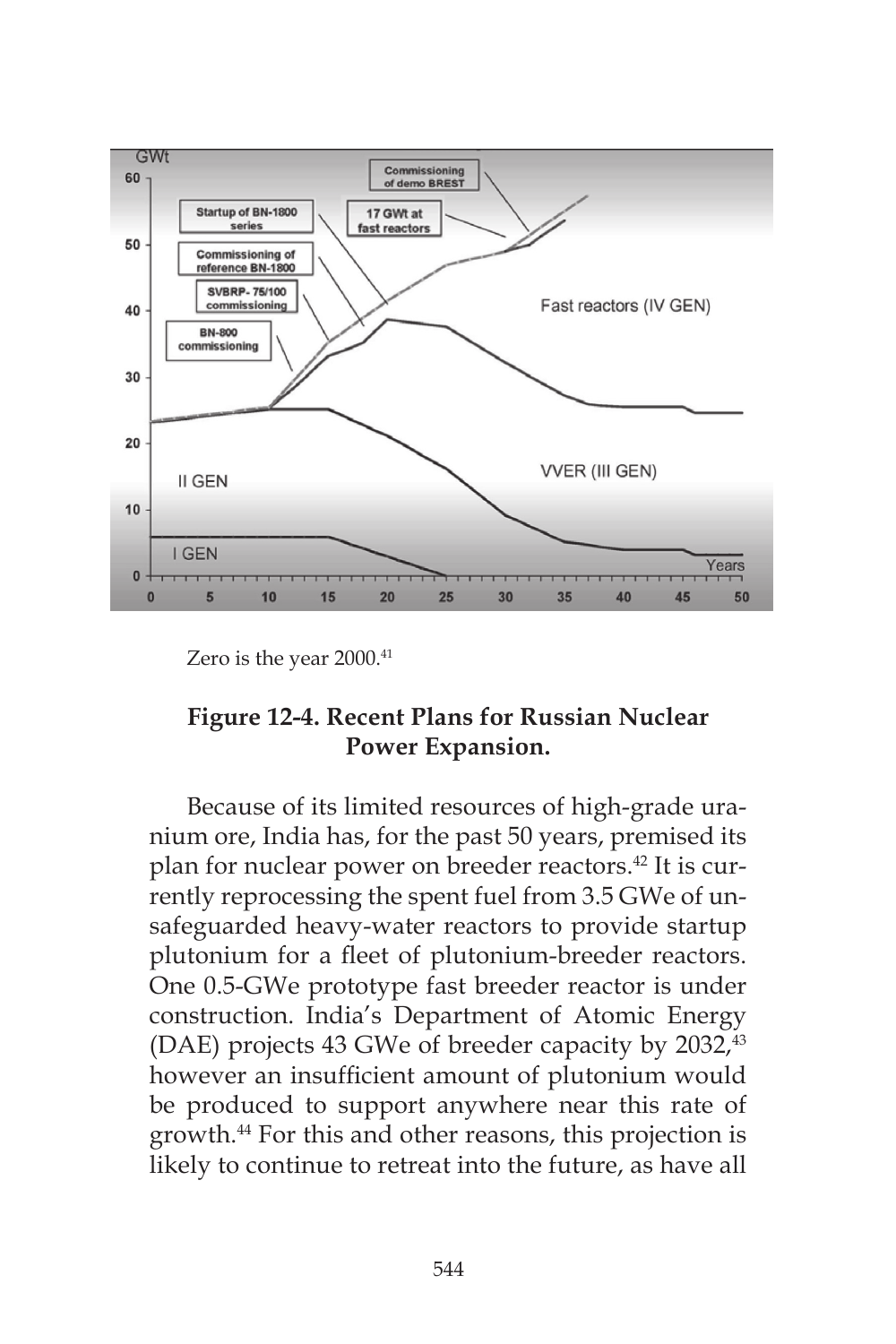past projections of imminent breeder commercialization by DAE and its counterpart nuclear-energy R&D establishments worldwide.

# **THE CASE OF CHINA**

China has plans underway for a huge expansion of its nuclear generating capacity from 9 GWe in 2009 to 120-160 GWe by 2030.<sup>45</sup> The Chinese nuclear energy establishment has been heavily influenced by that of France and emulates that of Japan. It has just completed a pilot reprocessing plant (50-100 tons/year) and is discussing with France the acquisition of reprocessing plant on the same scale as Japan's Rokkasho Reprocessing plant (800 tons/year).46

# **CONCLUSIONS**

There is no debate over the fact that the economic cost of reprocessing is significantly higher than that for interim spent-fuel storage. This is why the international trend continues to move away from reprocessing.

There must therefore be special explanations for the policies of the countries that continue to reprocess—and there are. In Japan, it is the unwillingness of local governments to allow expanded onsite spentfuel storage. In India and Russia, politically powerful nuclear establishments continue to dream of a massive buildup of plutonium breeder reactors just over the planning horizon. In France, reprocessing is sustained by sunk costs, the political power of France's nuclear conglomerate Areva and its associated nuclear union, and Areva's hopes of building \$20-40 billion worth of reprocessing plants in the United States and China. In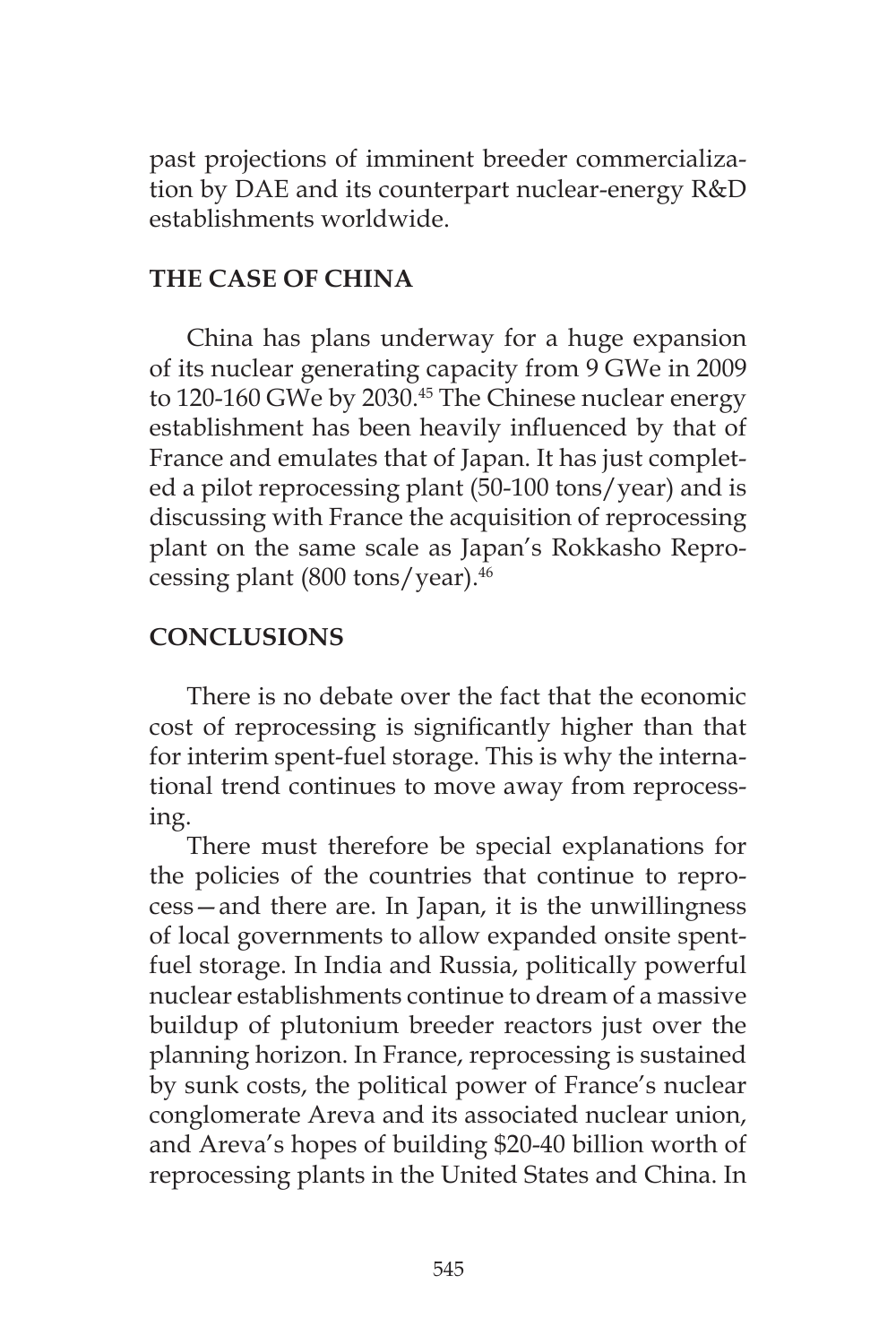China, the nuclear establishment is emulating France and Japan but may still decide to postpone a major commitment to reprocessing.

In the longer term, these decisions are too important to remain the province of nuclear bureaucracies. Utilities are becoming increasingly unwilling to carry the economic burden of reprocessing and governments are becoming increasingly sensitive to the security and proliferation issues. It is therefore likely that the trend will continue whereby, one-by-one, utilities that reprocess find ways to implement the less costly and less controversial option of interim spent-fuel storage.

### **ENDNOTES - CHAPTER 12**

1. Nuclear capacities as of the end of 2008, based on the International Atomic Energy Agency's (IAEA) Power Reactor Information System, available from *www.iaea.org/programmes/a2/*.

2. A review of the history of breeder reactor commercialization efforts is forthcoming from the International Panel on Fissile Materials, available from *www.fissilematerials.org*.

3. International Panel on Fissile Materials, *Global Fissile Material Report 2008*, Chap. 1, available from *www.fissilematerials.org*.

4. *Plutonium Fuel: An Assessment*, Paris, France: Nuclear Energy Agency, OECD Publishing, September 30, 1989, Tables 9 and 11. Numbers cited are for spent fuel with a burnup of 53 Megawatt-days per kilogram of original heavy metal in the fuel and assuming that the spent LEU fuel was 10 years post discharge at the time it was reprocessed. The plutonium from the spent LEU fuel contains 50 percent Pu-239 and 15 percent Pu-241. The latter is less valuable, however, because it decays to nonchain-reacting Am-241 with a half-life of 14 years. Spent MOX fuel contains 37 percent Pu-239 and 17 percent Pu-241.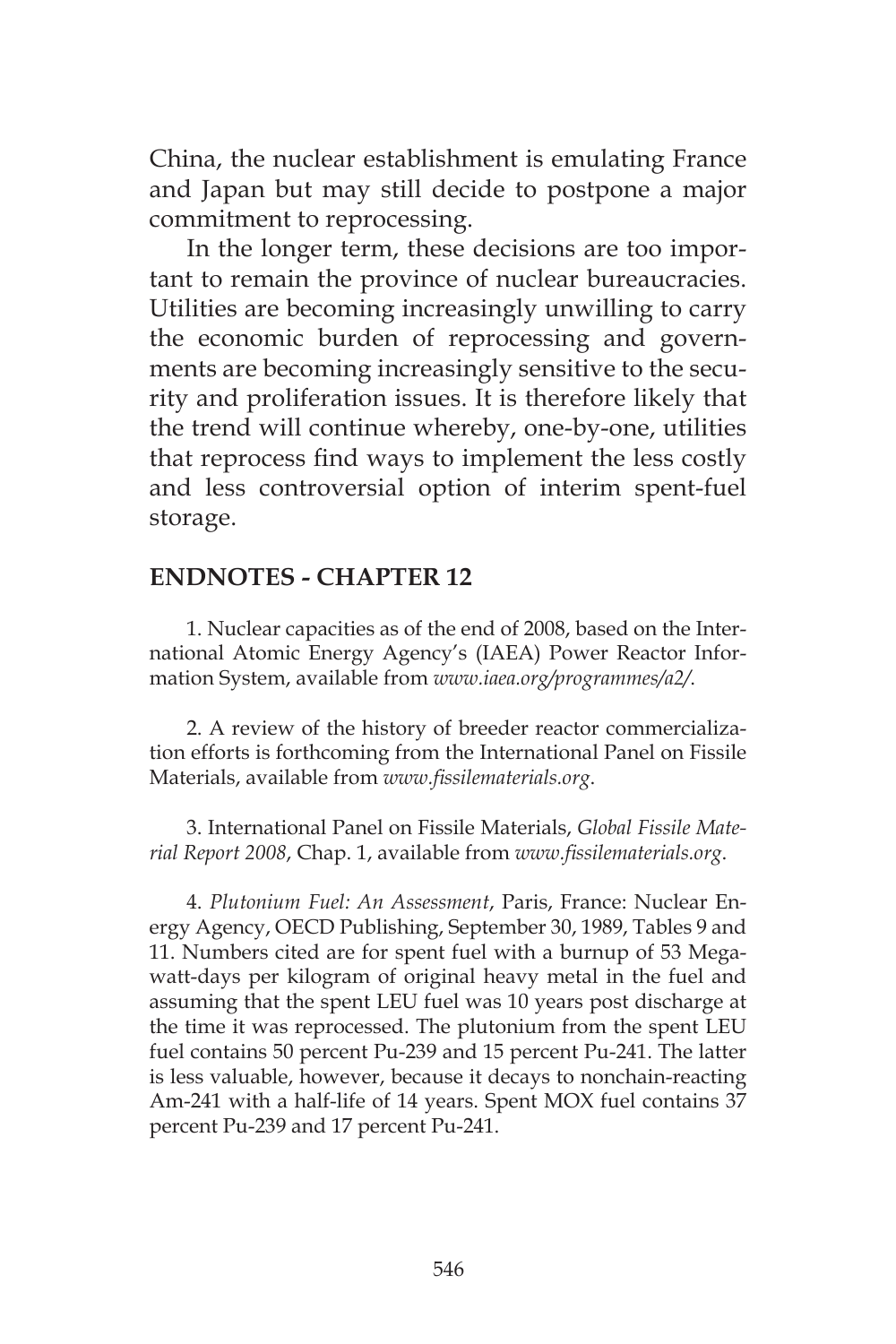5. The fission cross-sections in the thermal neutron energy range of about 0.1 eV is about 1 barn for Pu-238, almost 1000 barns for Pu-239, less than 0.1 barns for Pu-240, several hundred barns for Pu-241, and less than 0.001 barns for Pu-242. See National Nuclear Data Center, Evaluated Nuclear Data File, available from *www.nndc.bnl.gov/exfor/endf00.jsp*.

6. See, e.g., Mycle Schneider and Yves Marignac, "Spent Fuel Reprocessing in France"; and Martin Forwood, "The Legacy of Reprocessing in the United Kingdom," International Panel on Fissile Materials, 2008, both available at *www.fissilematerials.org*.

7. "Communication Received from France Concerning Its Policies Regarding the Management of Plutonium," INFCIRC/549/ Add.5/12, IAEA, October 30, 2008, available from *www.iaea.org/ Publications/Documents/Infcircs/2008/infcirc549a5-12.pdf*. The IAEA assumes that 8 kg of plutonium is sufficient to make a first-generation Nagasaki-type plutonium bomb. More modern designs require less.

8. This irradiated uranium, although it contains about the same percentage of U-235 as natural uranium, is less valuable because it also contains a comparable amount of U-236 created by non-fission neutron absorption in U-235. Since U-236 absorbs neutrons without fission (i.e., is a neutron poison), it reduces the reactivity of the fuel. This effect must be offset by enriching the U-235 to higher levels than in LEU produced from natural uranium. France has re-enriched less than one-third of its reprocessed uranium. See *Management of Reprocessed Uranium: Current Status and Future Prospects*, IAEA-TECDOC-1529, IAEA, February 2007, p. 57.

9. "Spent Fuel Reprocessing in France."

10. As of the end of 2005, the spent-fuel pools at La Hague held about 8,100 tons of spent fuel and about 11,700 tons of spent fuel had been reprocessed at La Hague. See "Spent Fuel Reprocessing in France," p. 22. At a discharge rate of 1,200 tons a year from France's reactors and a contracted rate with Électricité de France for reprocessing of 850 tons/year, these totals would have climbed to about 9,000 and 14,000 tons by the end of 2008. As of the end of 2005, 543 tons of the spent fuel stored at La Hague was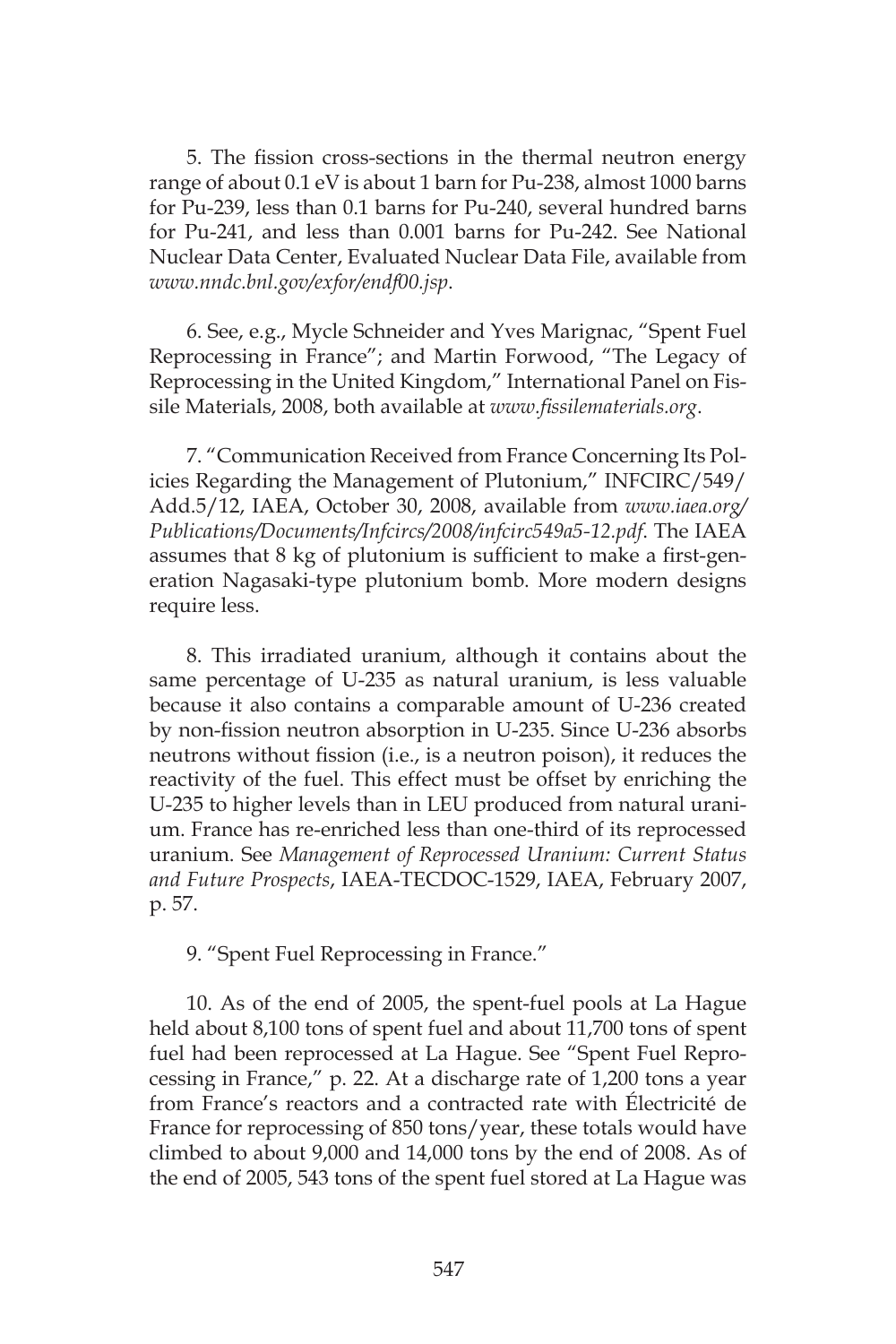French spent MOX fuel. See "Spent Fuel Reprocessing in France," Table 5. By the end of 2008, this would have increased to about 850 tons,

11. "Spent Fuel Reprocessing in France," Figure 7.

12. Matthew Bunn, Steve Fetter, John Holdren, and Bob van der Zwaan, "The economics of reprocessing versus direct disposal of spent nuclear fuel," *Nuclear Technology*, Vol. 150, June 2005, p. 209.

13. Table adapted from Frank von Hippel, "Managing Spent Fuel in the United States: The Illogic of Reprocessing," International Panel on Fissile Materials, 2007, Appendix. All scenarios discussed here assume that France's LWRs operate for an average of 45 years.

14. J. M. Charpin, B. Dessus, and R. Pellat, "Report to the Prime Minister: Economic Forecast Study of the Nuclear Power Option," 2000, p. 60, English translation available at *www.fissilematerials.org/ipfm/site\_down/cha00.pdf* (CDP Report).

15. This figure is based on Figure 5 of "The economics of reprocessing versus direct disposal of spent nuclear fuel," updated by Steve Fetter through 2006 and the author through 2007 (average U.S. price) and 2008 (spot price) based on U.S. Energy Information Administration, "Average Price and Quantity for Uranium Purchased by Owners and Operators of U.S. Civilian Nuclear Power Reactors by Pricing Mechanisms and Delivery Year," and *Uranium Intelligence Weekly*, respectively.

16. "Uranium 2007: Resources, Production and Demand," OECD Nuclear Energy Agency and International Atomic Energy Agency, 2008, Table1 and Figure 8.

17. K. S. Deffeyes and I. D. MacGregor, "World Uranium Resources," *Scientific American*, January 1980, pp. 50-60; and Erich Schneider and William Sailor, "Long-term uranium supply estimates," *Nuclear Technology*, Vol. 162, June 2008, p. 379.

18. Ann MacLachlan, "EDF, Areva in tug-of-war over reprocessing price," *Nuclear Fuel*, February 25, 2008; "EDF-Areva pact ensures reprocessing, recycle," *Nuclear Fuel*, December 29, 2008.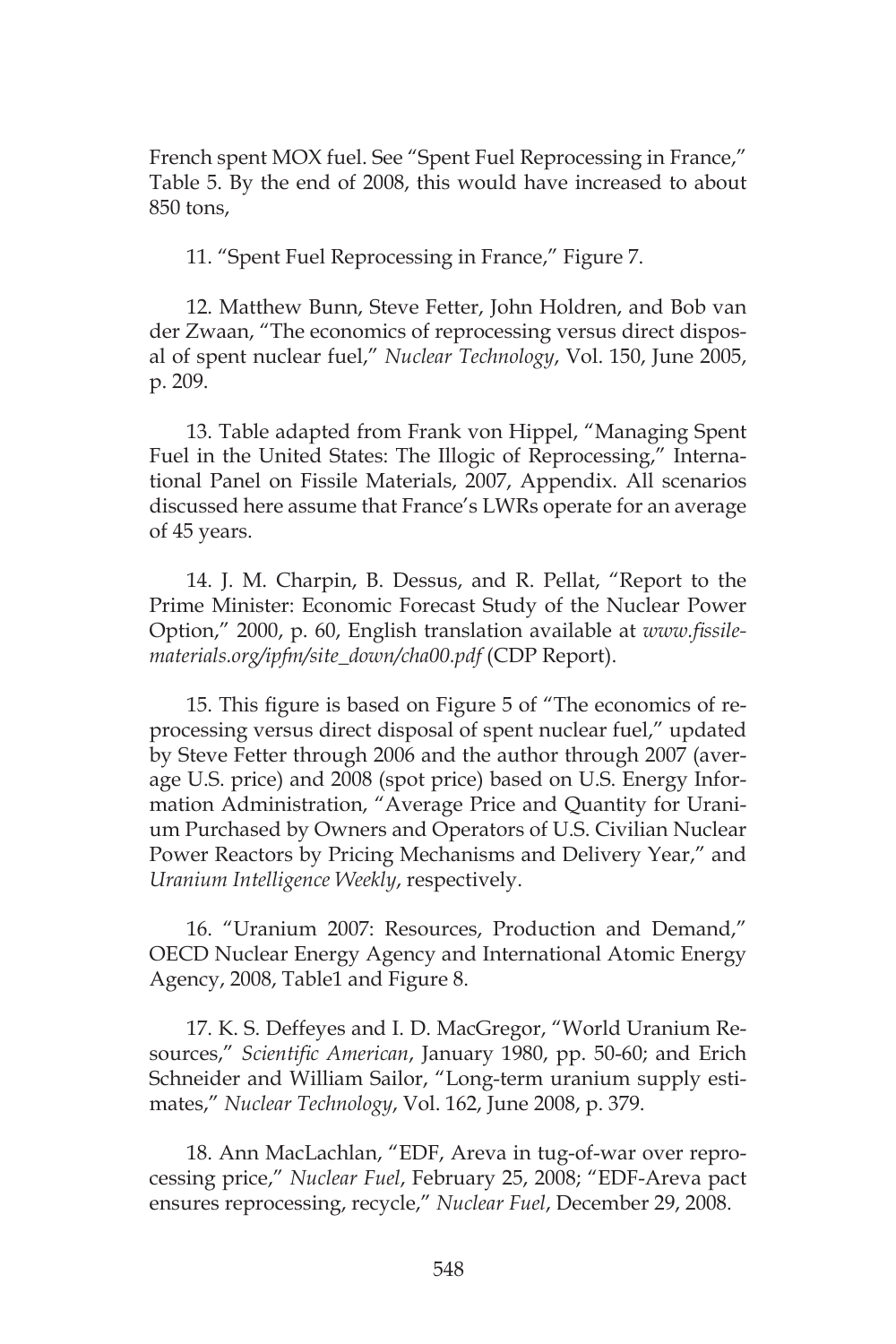19. According to a study funded by Areva and based on Areva proprietary data, the "overnight" cost of these plants, not including interest on the investment during construction, was about \$18 billion. *Economic Assessment of Used Nuclear Fuel Management in the United States*, Boston, MA: Boston Consulting Group, 2006, Figure 8.

20. AREVA, "All about operations: La Hague," available from *www.lahague.areva-nc.com/scripts/areva-nc/publigen/content/ templates/show.asp?P=50&L=EN*.

21. See also Tadahiro Katsuta and Tatsujiro Suzuki, "Japan's Spent Fuel and Plutonium Management Challenges," International Panel on Fissile Materials, 2006.

22. "Long-Term Nuclear Program Planning Committee publishes costs of nuclear fuel cycle," Citizens Nuclear Information Center, *Nuke Info,* Tokyo, Vol. 103, November/December 2004.

23. The nominal capacity of the Rokkasho plant is 800 tons per year vs. 1,000 tons/year for each of the two French reprocessing plants, UP2 and UP3. The Rokkasho plant has a design life of 40 years. As of the end of 2004, the costs incurred in its construction were 2.14 trillion yen (about \$18 billion at a an exchange rate of 120 yen/\$). In November 2003, the Federation of Electric Power Companies of Japan gave the total cost of the Rokkasho plant, including operations for 40 years, vitrification of the high-level waste, low-level-waste disposal, and decommissioning the plant as 11 trillion yen (\$92 billion), Masako Sawai, "Japanese Nuclear Industry's Back End Costs," Citizen's Nuclear Information Center, *Nuke Info Toky*o, No 98, November 2003-February 2004. This implies an operating cost of a little less than \$2 billion per year vs. AREVA's claimed cost of \$1 billion a year for operating both its reprocessing plants and its MOX fuel-fabrication facility. See *Economic Assessment of Used Nuclear Fuel Management in the United States*.

24. The only way to get a cost this low is to assume that Japan has enough coal-fired capacity fueled with low-cost coal to replace the output of all its nuclear-power plants.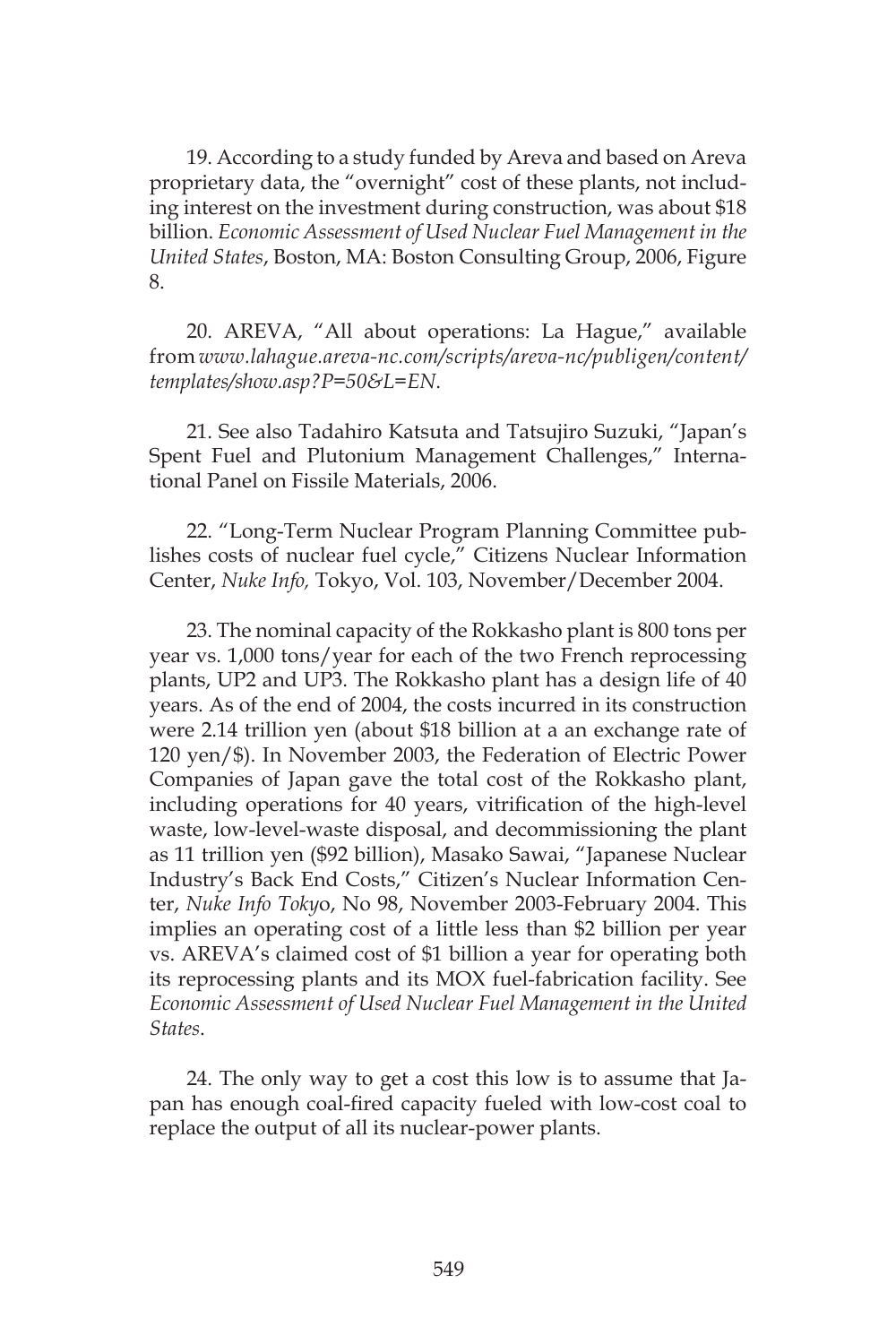25. Alexei Breus, "Russian Imports of Spent Fuel from Europe to Resume by Year-End," *Nuclear Fuel*, Vol. 28, No. 8, April 14, 2003.

26. Armenia has one VVER-440, Bulgaria has two VVER-1000, the Czech Republic has 4 VVER-440s and 2 VVER-1000s, Finland has two VVER-440s, Hungary has four VVER-440s, the Slovak Republic has two VVER-1000s, and Ukraine has two VVER-440s and 13 VVER-1000s.

27. Alexei Breus and Ann MacLachlan, "Russia and Hungary sign protocol for fresh and spent fuel trade," *Nuclear Fuel*, May 10, 2004; Ann MacLachlan and Daniel Horner, "Russia drops plans for taking in foreign spent fuel, citing other priorities," *Nuclear Fuel*, July 31, 2006.

28. "The curious case of Vandellós-1," *Plutonium Investigation*, No. 16, July 1999, p. 4.

29. David Albright, Frans Berkhout, and William Walker, *Plutonium and Highly Enriched Uranium, 1996*, Oxford, UK: Oxford University Press, 1997, Table 6.4.

30. In France: Germany, 5672 metric tons; Switzerland, 766 tons; and Belgium, 672 tons. See "Spent Fuels Reprocessing in France," Figure 7.

31. Contracted in the UK: Germany, 969 tons on base-load contracts and 787 tons on post-2003 contracts; and Switzerland, 422 tons base-load contracts. See M. Forwood, *The Legacy of Reprocessing in the United Kingdom*, Research Report No. 5, Table 1, Princeton, NJ: The International Panel on Fissile Material, July 2008.

32. Bruno Pellaud, personal communication with the author, March 1, 2009.

33. *The Legacy of Reprocessing in the United Kingdom*, Table 1.

34. Martin Forwood, "Quotes from CoRWM docs Re: Problems with Management of Spent AGR Fuel," January 29, 2009.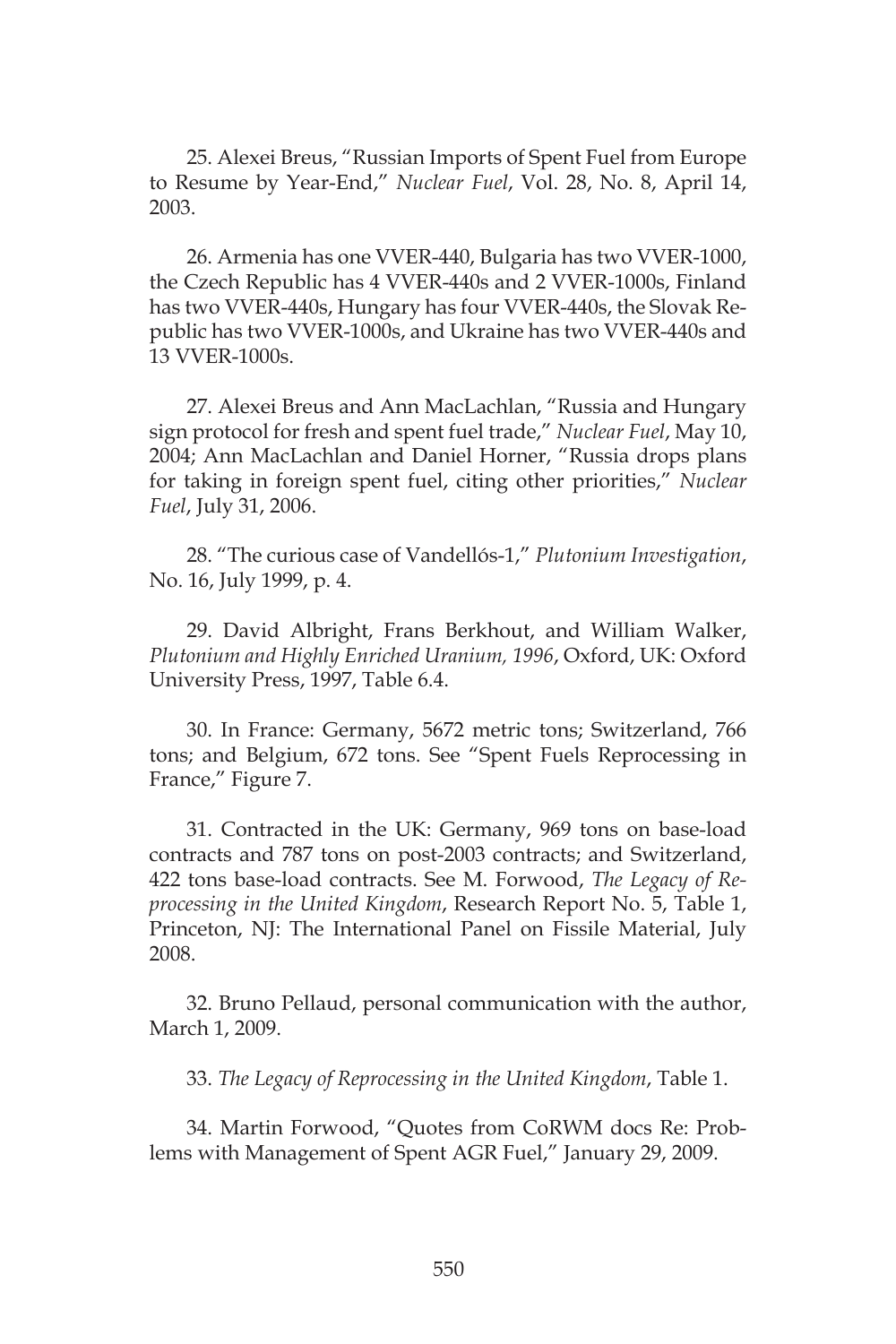35. *Strategy*, Cumbria, UK: Nuclear Decommissioning Authority (NDA), March 2006, p. 46.

36. *Ibid*., Draft Business Plan 2009/2012, 2008, p. 32.

37. Pearl Marshall, "Thorp expected to soon restart normal reprocessing operations," *Nuclear Fuel*, March 9, 2009.

38. NDA, NDA Plutonium Topic Strategy: Credible Options Technical Analysis, January 30, 2009. The UK had 81.2 tons of separated UK civilian plutonium in storage at its Sellafield reprocessing site as of the end of 2007. "Communication Received from the United Kingdom of Great Britain and Northern Ireland Concerning Its Policies Regarding the Management of Plutonium," INFCIRC/549/Add.8/11, IAEA, July 2, 2008.

39. "Communication received from the Russian Federation Concerning Its Policies Regarding the Management of Plutonium," INFCIRC/549/Add.9/10, IAEA, October 30, 2008.

40. "Russian Nuclear Program Slowed on Weak Energy Demand," *Uranium Intelligence Weekly*, March 9, 2009.

41. O. Saraev, Rosatom, "Prospects of Establishing a New Technology Platform for Nuclear Industry Development in Russia," International Congress on Advances in Nuclear Power Plants, Nice, France, May 13-18, 2007.

42. H. J. Bhabha and N. B. Prasad, "A study of the contribution of atomic energy to a power programme in India," Proceedings of the Second United Nations International Conference on the Peaceful Uses of Atomic Energy, Geneva, Switzerland, 1958, pp. 89-101.

43. R. B. Grover and Subhash Chandra, Department of Atomic Energy, India, "Scenario for growth of electricity in India," *Energy Policy*, Vol. 34, 2006, p. 2834.

44. M. V. Ramana and J. Y. Suchitra, "Plutonium Accounting and the Growth of Fast Breeder Reactors," forthcoming.